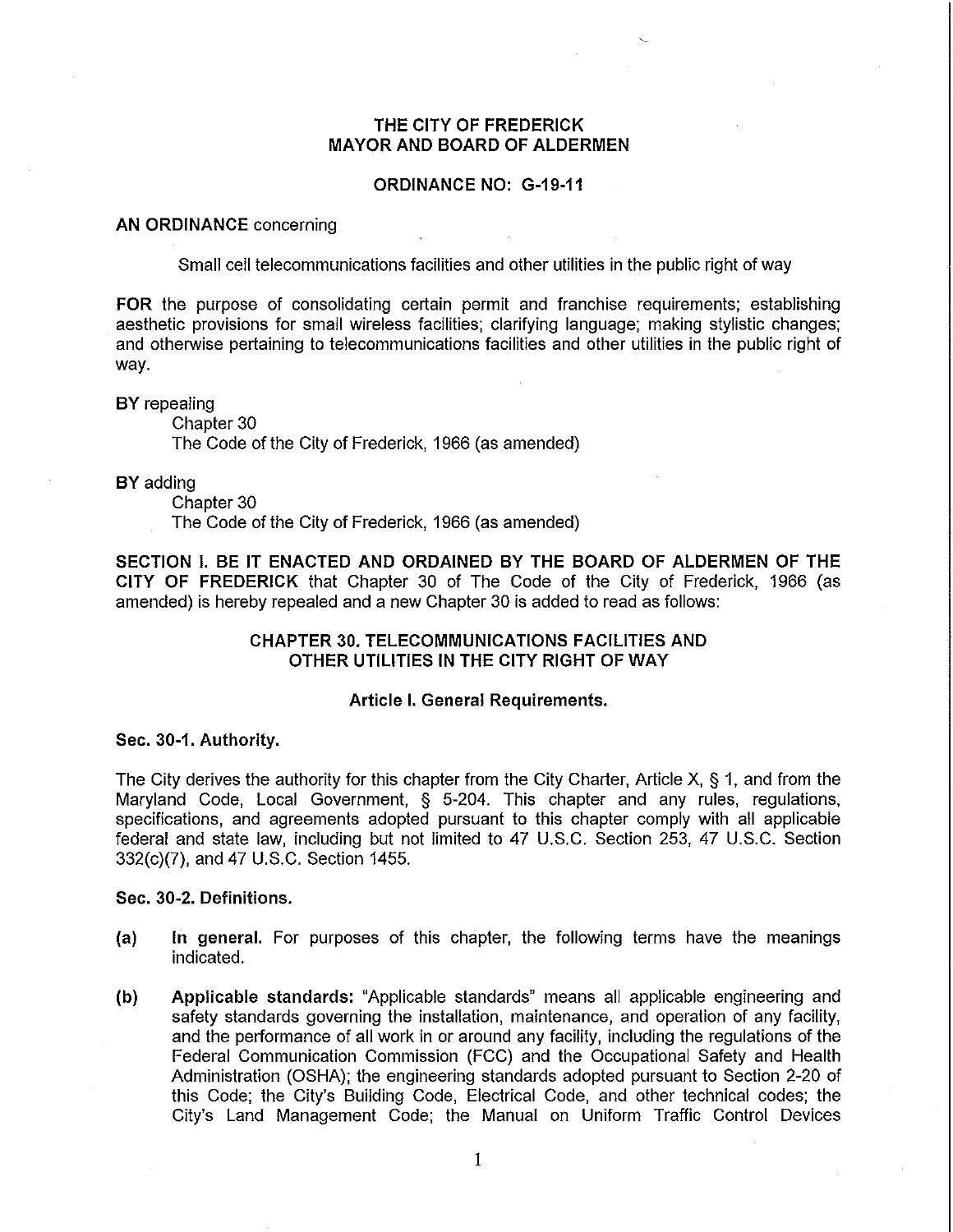(MUTCD); this chapter; and other applicable requirements or guidelines of the City or other Federal, State, or County authority with jurisdiction over the City, the specific facility installation, or an applicant.

- (c) Antenna: "Antenna" means any device, dish, array, or similar device used for sending and/or receiving electromagnetic waves for FCC licensed or authorized wireless communications.
- (d) Applicant: "Applicant" means any person that applies for a permit to install any facility or perform any work in the right of way or that requests that the City enter into a lease or license for use of any municipal facility within a right of way.
- (e) Base station: "Base station" has the meaning as set forth in 47 C.F.R. Section 1.6100 or any successor provision.
- (f) City: "City" means The City of Frederick or, as appropriate in the case of specific provisions of this chapter, any board, commission, department, or any other entity of the City or any authorized official, employee, or agent thereof.
- (g) Concealment element: "Concealment element" means any design feature intended to make a small wireless facility or any supporting structure less visible to the casual observer, including but not limited to painting, landscaping, shielding requirements, and restrictions on location in relation to the surrounding area or the structure that supports a small wireless facility,
- (h) Conduit: "Conduit" means enclosed underground raceways capable of protecting any cables, including but not limited to fiber optic and other communications and electrical cables. "Conduit" includes associated individual ducts, inner ducts, manholes, handholes, vaults, pull-boxes, and trenches.
- (i) Construct: "Construct" includes construct, install, erect, build, affix, or otherwise place any fixed structure or object, in, on, under, through, or above the right of way.
- $(j)$  Day: "Day" means a calendar day unless otherwise specified.
- (1<) Director: "Director" means the City's Director of Public Works or designee.
- (I) Eligible facilities request: "Eligible facilities request" has the meaning as set forth in 47 C.F.R. Section 1.6100 or any successor provision.
- (m) Emergency: "Emergency" means a condition that poses a clear and immediate danger to life or health, or of a significant loss of property, or requires immediate repair or replacement in order to restore service to a user.
- (n) Equipment. "Equipment" means any part of the facilities exclusive of the antenna, concealment elements, and supporting structures.
- (0) Excavation. "Excavation" includes any cutting, digging, excavating, tunneling, boring, grading, or other alteration of the surface or subsurface material, paving, concrete, blacktop, or earth within the right of way.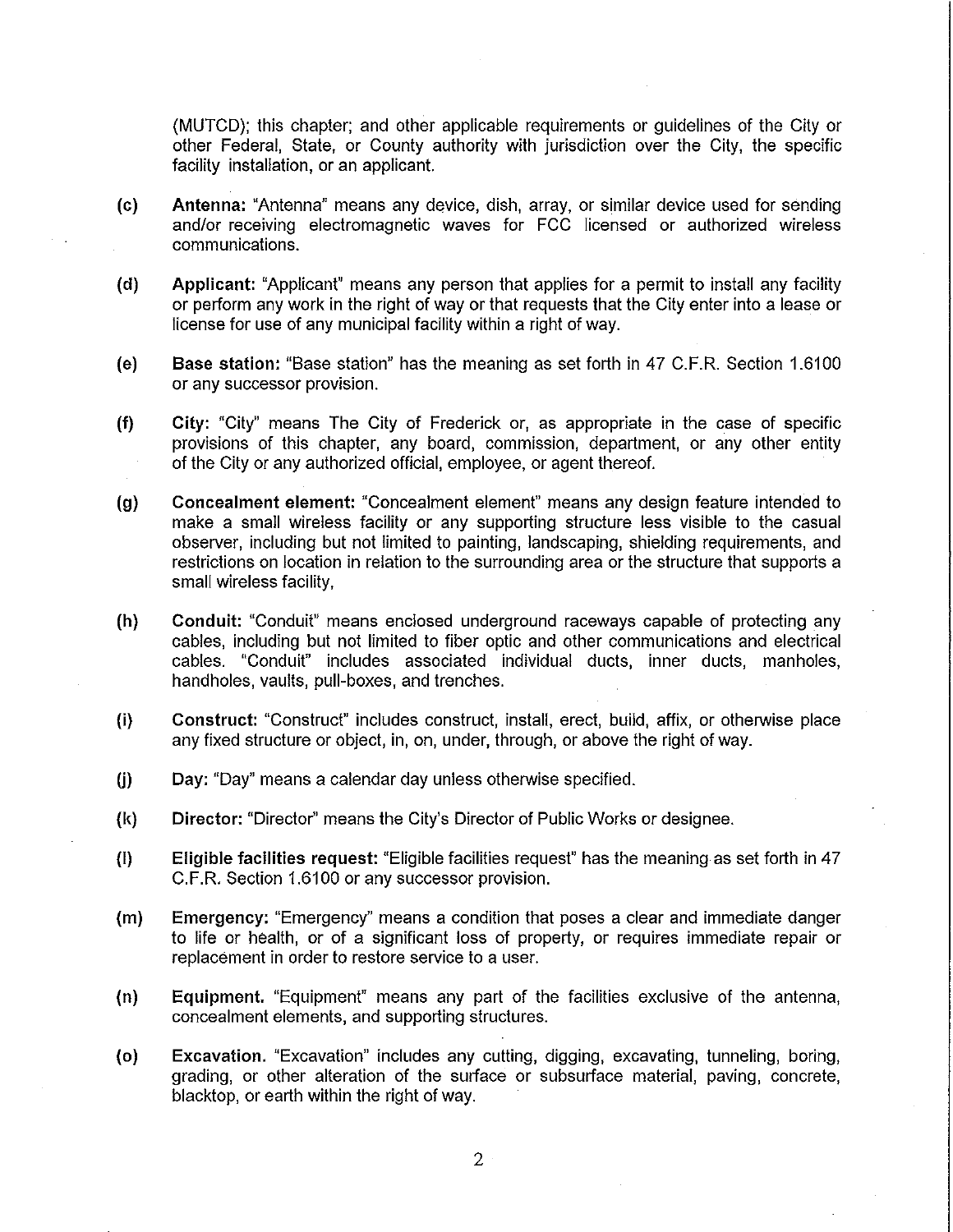- (p) FCC: "FCC" means the Federal Communications Commission, any subordinate or subagency under its authority, or any successor thereto.
- (q) Facility: "Facility" or "facilities" means facilities, equipment and installations of any kind, including but not limited to any lines, pipes, irrigation systems, wires, cables, conduit facilities, ducts, poles, towers, vaults, pedestals, boxes, appliances, antennas, transmitters, gates, meters, appurtenances, or other equipment. A reference to a facility refers both to the facility considered as a whole and the individual elements of the facility.
- (r) Franchise agreement: "Franchise agreement" means any written or electronic authorization by the City allowing an applicant to install, make, maintain, or remove its facilities within the City's right of way.
- (s) Hazardous substance: "Hazardous substance" means any hazardous substance, hazardous waste or oil as defined by the Resource, Conservation and Recovery Act of 1976 (RCRA), 42 U.S.C. §§ 6901 et seq., Comprehensive Environmental Response, Compensation and Liability Act of 1980 (CERCLA), 42 U.S.C. §§ 9601 et seq., Maryland Code, Environment, Title 4, and the Maryland Code, Environment, Title 7, Subtitle 2.
- (t) Install: "Install" means the placing of a facility in the right of way, whether initially or as part of the repair, modification, replacement, removal, or expansion of an existing facility, and including any process by which a facility is placed within a right of way, including but not limited to attachment, construction, digging, excavation, placement, or pulling. "Install" includes various forms of the verb, as appropriate, as well as "installation" when used as a noun.
- (u) Municipal facilities: "Municipal facilities" means any City-owned, controlled or operated structure, equipment, land, building, fixture, or vehicle, including but not limited to streetlight poles, traffic lights, traffic light poles, lighting fixtures, or electroliers located in or near the right of way.
- (v) Occupant: "Occupant" means any person, other than a governmental entity which is not an adjoining landowner, that owns facilities in the right of way.
- (w) Permit: "Permit" means any written or electronic authorization by the City allowing an applicant to install, make, maintain, or remove any facility pursuant to the requirements of this chapter or to perform work in the right of way.
- (x) Permittee. "Permittee" means any person who obtains a permit under this chapter; or a person performing emergency repairs where a permit is obtained after the repair.
- (y) Person. "Person" means any natural person or business entity, including but not limited to an individual, a partnership, a sole proprietorship, a political subdivision, a public or private agency of any kind, a utility, a successor or assign of any of the foregoing, or any other legal entity.
- (z) Personal wireless services: "Personal wireless services" has the meaning as set forth in 47 U.S.C. Section 332(c)(7)(C)(i).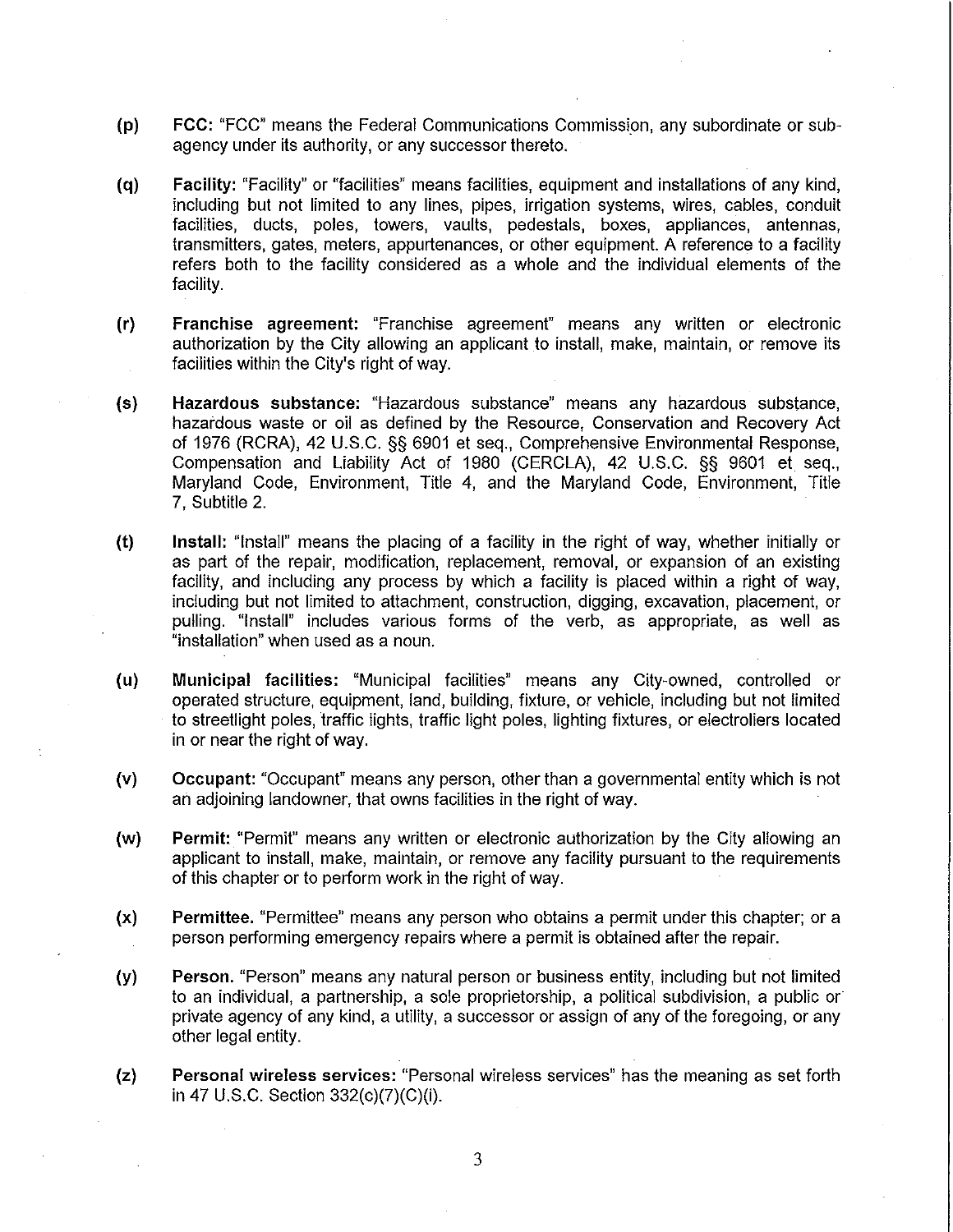- (aa) Personal wireless services facility: "Personal wireless services facility" means the base station, transmitters, antenna structures, and other types of installations used for the provision of personal wireless telecommunications services, including but not limited to any associated towers, supporting structures, and base stations.
- (bb) Pole: "Pole" means any street, utility, traffic signal, streetlight, or any other pole in the right of way and designed to support facilities in addition to wireless facilities.
- (cc) Right of way: "Right of way" means the space in, upon, above, along, across, and over the public streets, roads, highways, and other public ways, including sidewalks, owned or controlled by the City, as the same now or may hereafter exist, that are under the jurisdiction of the City. "Right of way" does not include any County, State, or Federal rights of way or any property owned by any person or entity other than the City, except as provided by applicable standards or laws or pursuant to any agreement between the City and any such person or entity or any property owned by the City, such as a park or property on which City buildings are located, that is not a street or right of way.
- (dd) Small wireless facility: "Small wireless facility" means a facility that meets each of the following conditions:
	- (1) The facilities:
		- (A) are mounted on structures 50 feet or less in height including their antennas; or
		- (8) are mounted on structures no more than 10 percent taller than other adjacent structures; or
		- (e) do not extend existing structures on which they are located to a height of more than 50 feet or by more than 10 percent, whichever is greater;
	- (2) Each antenna associated with the deployment, excluding associated antenna equipment, is no more than three cubic feet in volume;
	- (3) All other wireless equipment associated with the structure, including the wireless equipment associated with the antenna and any pre-existing associated equipment on the structure, is no more than 28 cubic feet in volume;
	- (4) The facilities do not require antenna structure registration under federal law;
	- (5) The facilities are not located on tribal lands, as defined under 36 CFR 800.16(x); and
	- (6) The facilities do not result in human exposure to radiofrequency radiation in excess of the applicable safety standards specified in 47 CFR § 1.1307(b).
- (ee) Supporting structure: "Supporting structure" means a vertical structure, including a pole, tower, or building, capable of supporting a base station.

(ff) Tower: "Tower" means any supporting structure greater than 50 feet in height, built for the sole or primary purpose of supporting any FCC licensed or authorized antennas (and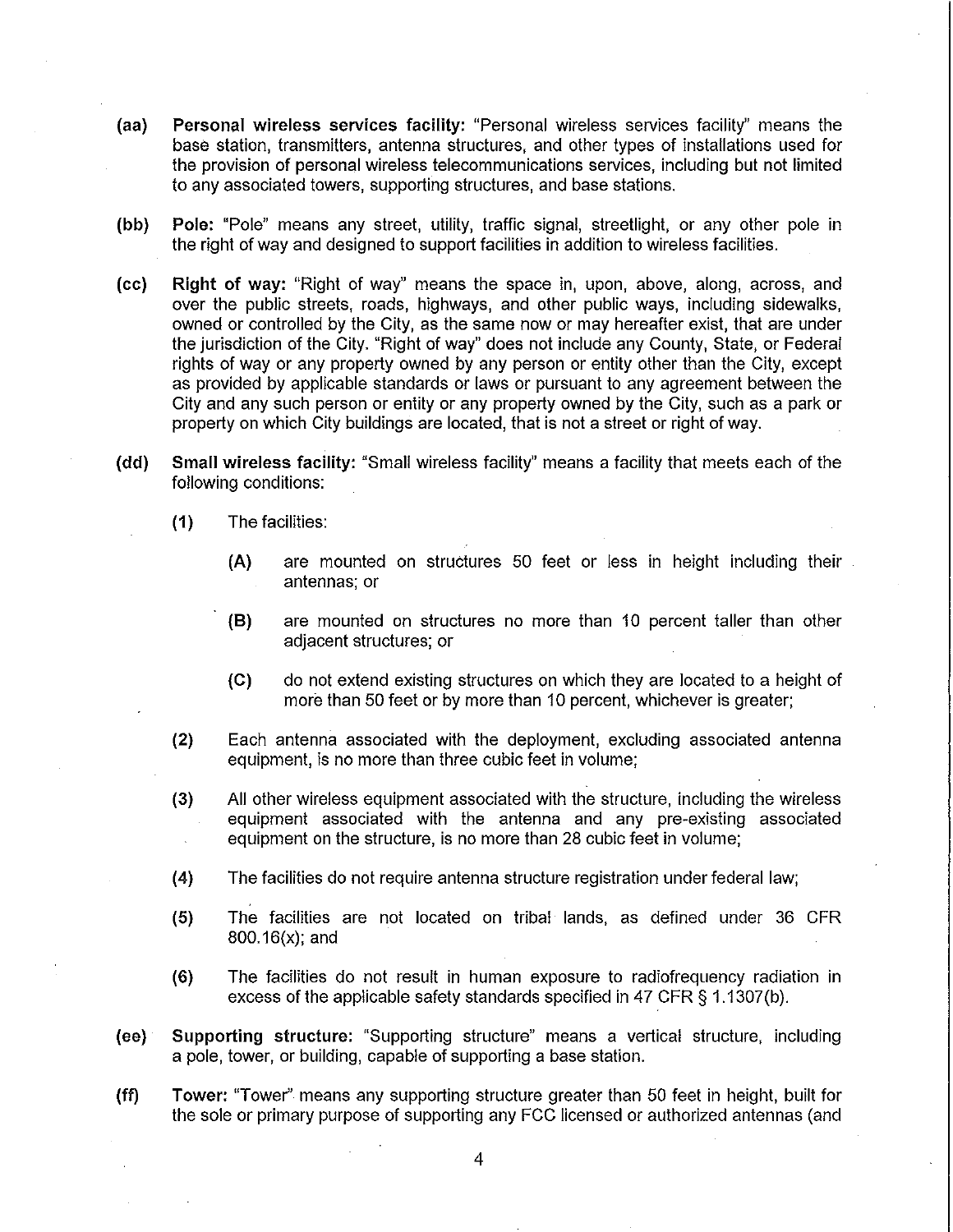related facilities), including supporting structures that are constructed for FCC-licensed or authorized wireless communications, including but not limited to private, broadcast, and public safety services, as well as unlicensed wireless services and fixed wireless services such as microwave backhaul, and the associated site. "Tower" does not include poles.

- (gg) Utility pole: "Utility pole" means a structure in the right of way designed to support electric, telephone and similar utility lines. A tower is not a utility pole.
- (hh) Wireless facility: "Wireless facility" means a facility at a fixed location used in the provision of personal wireless services, consisting of the base station, the supporting structure to which the base station is attached (if any), and appurtenant facilities at or near the base station and necessary to its operation, including but not limited to electric meters and disconnects.
- (ii) Wireless permit: "Wireless permit" means a permit issued pursuant to this chapter authorizing the placement or modification of a personal wireless services facility of a design specified in the permit at a particular location within the right of way, and the modification of any existing supporting structure to which the personal wireless services facility is proposed to be attached.
- (ii) Wireless service provider: "Wireless service provider" means an entity that provides wireless services to end users.
- (kk) Wireless infrastructure provider: "Wireless infrastructure provider" means a person that owns, controls, operates, or manages a wireless telecommunication facility or portion thereof within the right of way.

Sec. 30-3. Scope.

- (a) In general. This chapter establishes conditions of occupancy and construction for all users of the City's right of way, including those seeking to perform work, excavation, or provision of services, or to install, construct, maintain, or repair a facility, including poles, utility poles, wires, equipment, or fixtures of any kind by any person, including but not limited to public service companies, adjacent landowners, and entities that the City may permit to place or maintain a permanent facility in the right of way, including but not limited to providers of cable services and providers of personal wireless services.
- (b) Types of users. Except as otherwise provided in this chapter, this chapter is applicable to any applications for placement, attachment, construction, reconstruction, repairs, or maintenance of any facility, including but not limited to those serving or providing telephone, communications, cable, electric, natural gas, water and sewer, or any other utility or utility service provider.
- (c) Existing users. This chapter applies to installation of any and all facilities, including poles, wires, equipment or any fixtures of any kind by any person within City controlled right of way, but shall not be applied to create any conflict with applicable Federal or State law or applicable and enforceable agreements or easements, including but not limited to the following:

5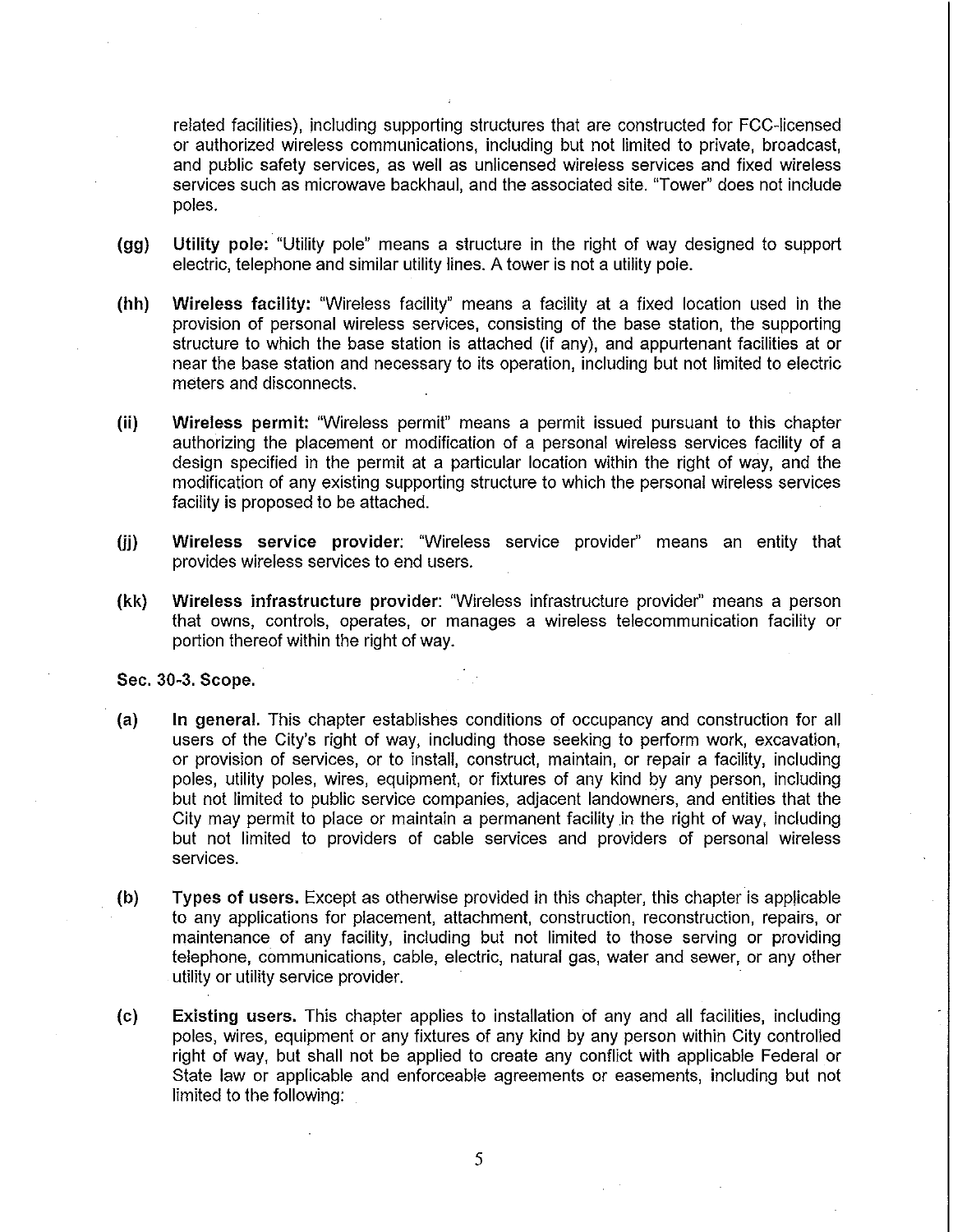- (1) Maryland Code, Public Utilities, §1-101 et seq., as applied to gas companies that are natural gas providers;
- (2) Maryland Code, Public Utilities, §1-101 et seq., as applied to electric companies and electrical cooperatives that are electric providers;
- (3) Maryland Code, Public Utilities, §1-101 et seq., as applied to water companies that are water providers;
- (4) the terms of any existing valid, enforceable franchise agreement between the City and any person; and
- (5) any applicable and enforceable utility easement owned by the applicant, including the public utility easements granted to Potomac Electric Power Company, etc. and their successors and assigns.
- (d) Public use. Except as otherwise provided by federal and Maryland law, any use of the right of way by any user will be subordinate to the City's use and use by the public. The City expressly reserves the right to exercise its powers as to the use, management, and control of the right of way.

### Sec. 30-4. Purpose and intent.

- (a) In general.
	- (1) This chapter recognizes the City's primary role as the chief steward of the right of way located within the City. It further recognizes the City's duty to its citizens to manage the right of way and any incursions into the right of way, which is intended for use by the public for transportation of pedestrians and vehicles, while recovering the costs of doing so. Finally, it recognizes the City's desire to minimize disruption, visual impact, and inconvenience to the public, to preserve the public health, safety, and welfare, and to ensure compliance with all applicable City, County, State, and Federal laws.
	- (2) This chapter is intended to encourage wireless infrastructure investment by providing a clear process to govern the deployment of small wireless facilities. It is also the intent of this chapter to ensure that:
		- (A) the City knows what entities are occupying its right of way and what facilities have been installed by them;
		- (8) entities understand their obligations with respect to use of the rights of way;
		- (e) entities occupying the right of way do not harm the public or property, or unduly interfere with or delay public or private projects that require use of the right of way or otherwise unnecessarily incommode the public; and
		- (D) in order to advance public safety, clutter is minimized and the appearance of the community is enhanced.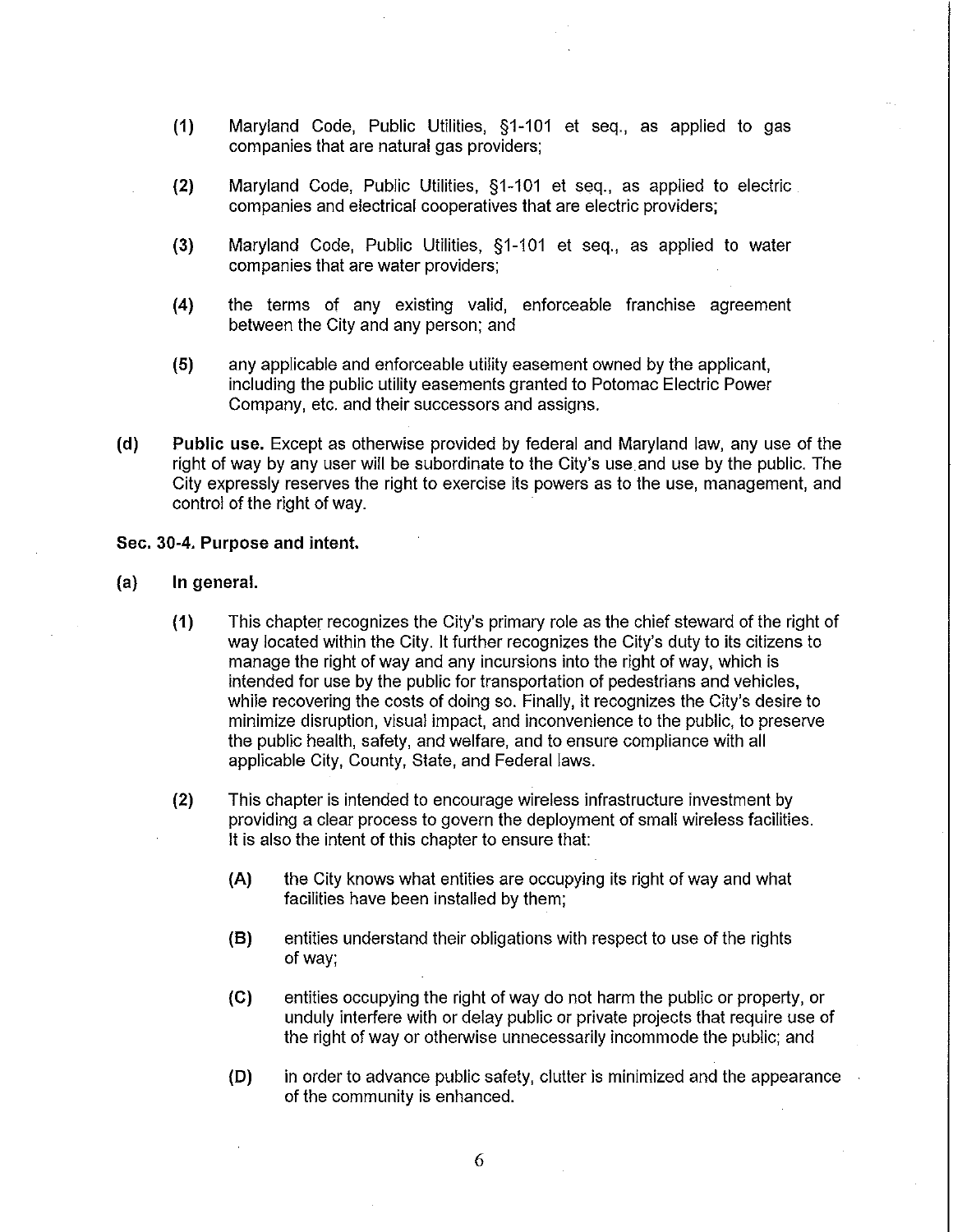(b) Collocation. Collocation of all facilities is preferred and encouraged.

# Sec. 30-5. Administration.

The City Engineer is authorized and charged with administering, interpreting, and enforcing the provisions of this chapter. The City Engineer may adopt procedural rules and technical details as deemed necessary in the course of these duties, provided the rules and details are not in conflict with any provision of this chapter.

### Sec. 30-6. Nondiscrimination.

To the extent required by law, this chapter is intended to treat each applicant or right of way user in a competitively neutral and nondiscriminatory manner, with considerations that may be unique to the technologies and situation and legal status of each particular applicant or request for right of way use.

### Sec. 30-7. General requirements.

Except as otherwise provided in this chapter or as may be required by law, every entity occupying the City right of way must have a franchise, license, or similar consent that describes generally what it may place in the right of way, and what services can be provided via the facility, and conditions upon the exercise of the rights granted. The requirement for the issuance of permits is in addition to, and not in lieu of, the requirement of any user to obtain a franchise, license, or consent from the City to use and occupy the right of way or to obtain a lease, license, or easement if required to use or occupy other public or private property.

### Sec. 30-8. City facilities.

- (a) Permits. No permit granted by the City Engineer to allow installation or attachment of any facility for any purpose shall extend, or be deemed to extend, to any City-owned poles or any other municipal facilities except as provided in a franchise agreement.
- (b) Conditions. The City retains all its rights with respect to permitting attachments to its properties within the right of way.

### Sec. 30-9. Fees.

The Board of Aldermen may, as part of its fee schedule ordinance, establish application fees, fees for use of the right of way, fees for attachment to municipal facilities, and other fees as needed to implement the provisions of this chapter.

# Article II. Franchise Agreements, Permits, and General Regulations.

### Sec. 30-10. Cable franchises.

(a) Franchise required. A person may not may construct, operate, or maintain a cable system or provide cable service over a cable system within the City without a cable franchise granted by the City authorizing such activity. For the purpose of this provision, the operation of part or all of a cable system within the City means the use or occupancy of the right of way by facilities used to provide cable service.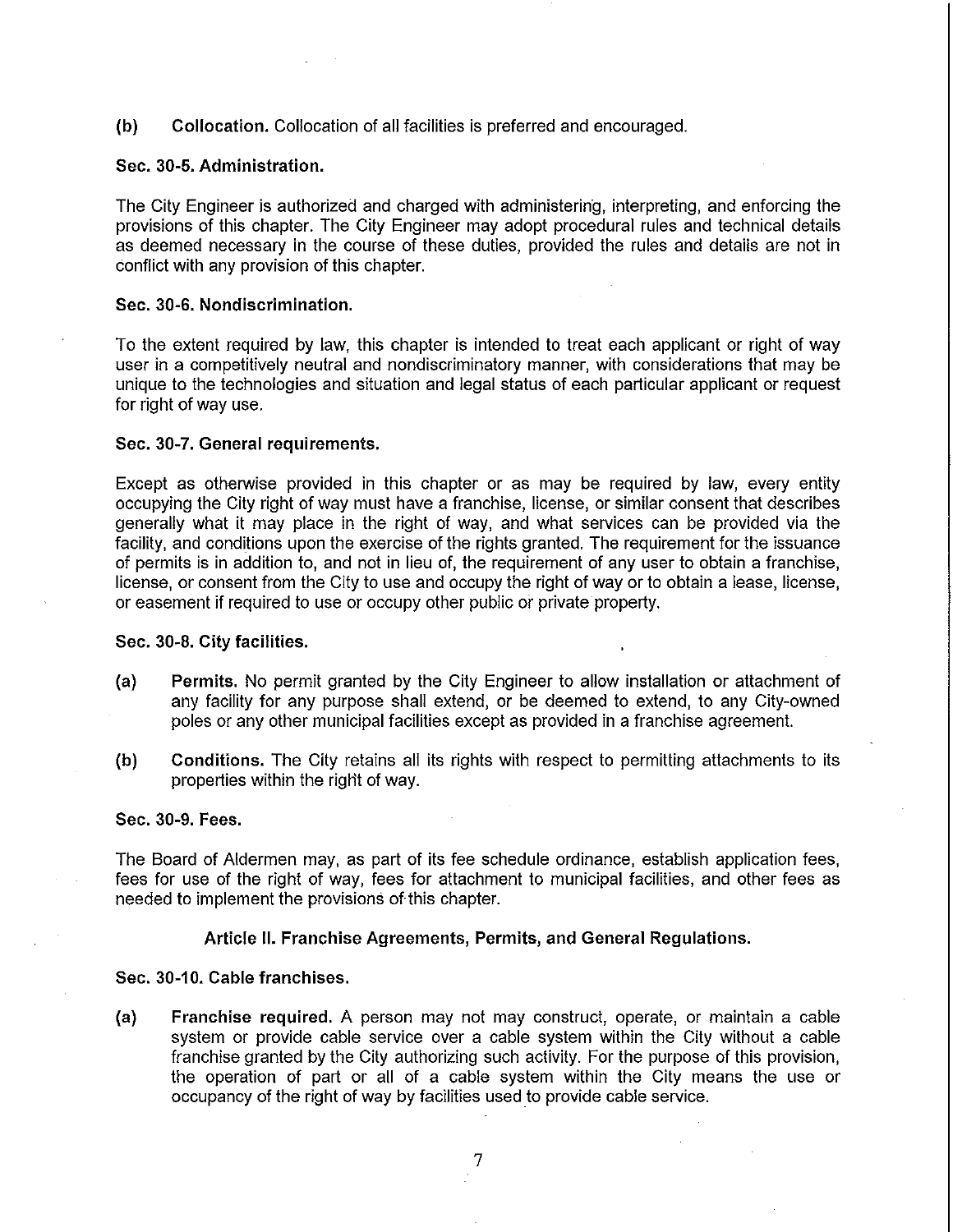- (b) Regulations. The provisions of Sec. 30-11 of this article do not apply to cable franchises, which are governed by the Cable Communications Policy Act of 1984, 47 U.S.C. 521-631, as amended from time to time.
- (c) Telecommunications facilities. Telecommunications facilities used to provide telephone service and also used to provide cable service are subject to this chapter and also require a cable franchise. Use of such facilities to provide services similar to cable service, such as open video service, is subject to this chapter to the extent provided by law. All cable franchises granted must contain substantially similar terms and conditions, which, taken as a whole and considering relevant characteristics of the applicants, do not provide more or less favorable terms and conditions than those required of other cable franchisees.

# Sec. 30-11. Franchises other than cable.

- (a) Scope. This section applies to all franchise agreements except for cable franchises.
- (b) Required. Except as otherwise provided by subsection (c) of this section, a franchise agreement is required prior to the installation of any facilities in the right of way.
- (c) Exception. Installation of aerial service drops from the right of way to a customer's premises does not require a franchise agreement.
- (d) Applicants.
	- (1) Except as otherwise provided in paragraph (2) of this subsection, an application for a franchise agreement must be submitted by all persons that will own any part of the facility that is the subject of the application.
	- (2) In order to encourage collocation, small wireless facilities do not need individual franchise agreements if they will be located on facilities owned by a wireless infrastructure provider under a franchise agreement expressly providing:
		- (A) all equipment installed on the wireless infrastructure provider's facilities will be wholly under the control and management of the wireless infrastructure provider; and
		- (8) the wireless infrastructure provider will be liable for all acts or omissions of the wireless service providers with respect to the operation and maintenance of the equipment within the right of way.
- (e) Compliance with standards. The application must show that the facilities and work proposed in the application will comply with all requirements in this chapter and any other applicable standards.
- (f) Descriptions. Applications must be accurate and must include detailed descriptions of what the work that is the subject of the application involves. An application must include all pre-construction work, construction work, and restoration work required, along with a description of the facilities and property that are the subject of or affected by the applications, and a pre- and post-construction description of the same.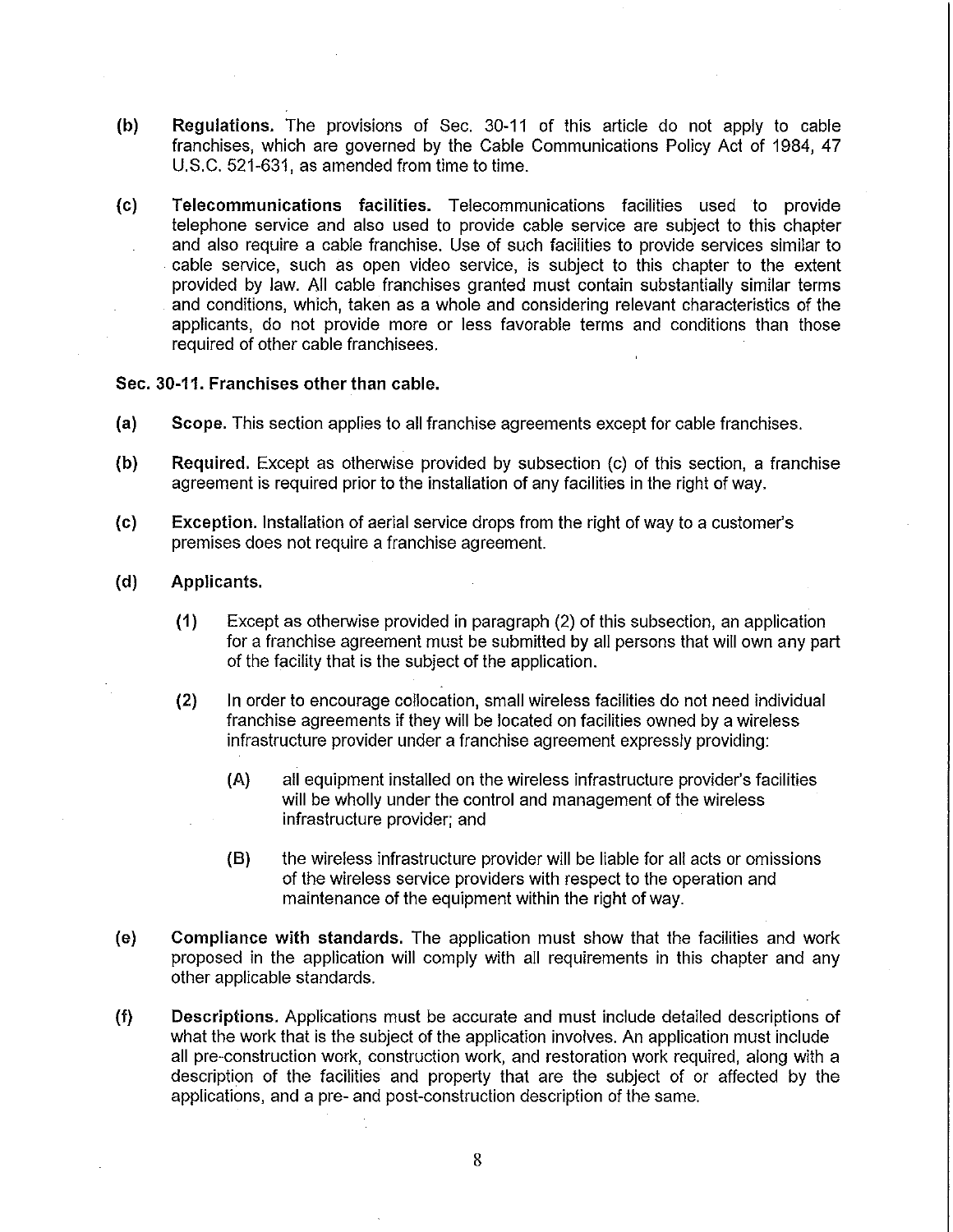- (g) New facilities. Where an application involves new facilities, including replacement or relocation of an existing facility with a facility at a different location, the location selected in the application for any facility must not be in an area where the new facility would create an excessive number of poles or other facilities that interfere with public safety or the ability to use streets, sidewalks, or other rights of way, or would not be consistent with the general character of the neighborhood.
- (h) Location and scale. The location selected and the scale and appearance of the facility, including but not limited to wireless facilities, and any supporting structures to be installed, must be consistent with the general character of the neighborhood.
- (i) Insurance. The applicant must have agreed to and provided adequate insurance, bonding and indemnification.

# Sec. 30-12. Utility permits.

- (a) Permits required. The applicant shall submit a utility permit application to the City Engineer before performing any of the following types of work in the right of way:
	- (1) minor maintenance of utility infrastructure;
	- (2) utility work required in emergency situations; and
	- (3) the installation, construction, relocation, significant removal, replacement, adjustment, or major maintenance of utility infrastructure.
- (b) Compliance with applicable standards. An application submitted pursuant to this section must demonstrate that the work will be performed in accordance with all applicable standards, including but not limited to the engineering standards adopted pursuant to Section 2-20 of this Code.

# Sec. 30-13. Requirements for all installations in the right of way.

- (a) In general. All necessary licenses and permits must be obtained before any work is performed in the right of way. Permittees and occupants must comply with any permit conditions with respect to the facilities, or work performed in connection with the facilities. City permits are not transferable without City authorization. It is the responsibility of all applicants and permittees to call Miss Utility, 800-257-7777, prior to any. excavation.
- (b) Applicable standards. All permittees and occupants are subject to all applicable standards now or hereafter adopted by the City in the exercise of its police power or by other governmental entities now or hereafter having jurisdiction.
- (c) Minimum standards. The requirements of this chapter are minimum standards and the requirements established or referenced herein may be in addition to or stricter than such minimum standards. Where there is no standard governing particular work, the work will be performed in a manner that minimizes risk to persons and property and that is consistent with sound practices for work of the type being performed.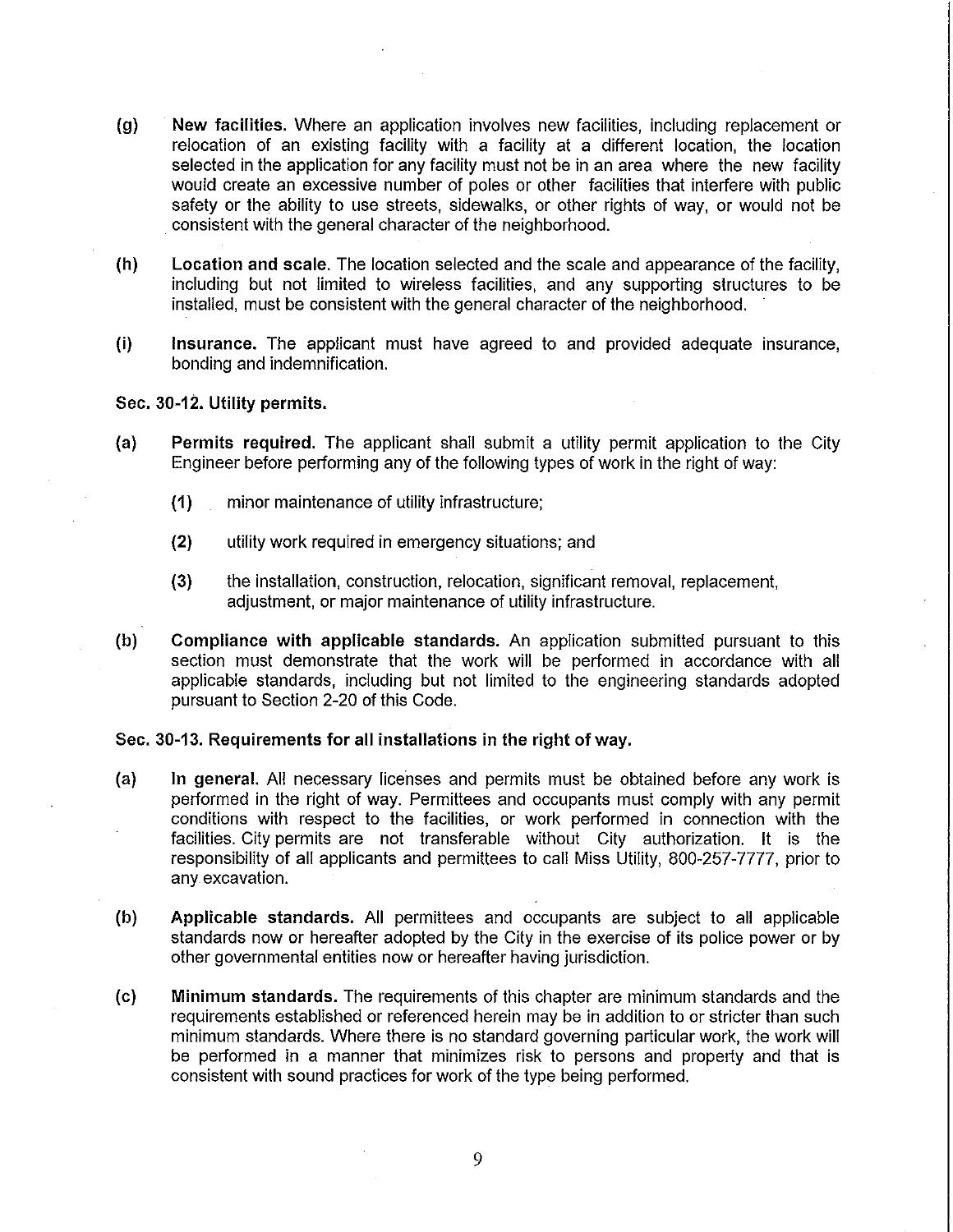- (d) Public use. Any use of the right of way by any permittee or occupant shall in all matters be subordinate to the City's use and use by the public, except as provided by Maryland law. Without limitation of its rights, the City expressly reserves the right to exercise its powers now and hereafter vested in or granted to the City as to the use, management and control of the right of way.
- (e) Onsite information. Occupants shall cooperate promptly and fully with the City and provide accurate and complete on site information regarding the nature and horizontal and vertical location of its facilities located within the right of way, both underground and overhead, at the sole cost and expense of the occupant.
- (f) City improvements. Where installation of facilities requires protection, removal, relocation, or alteration of City improvements and the City consents to those, occupants and permittees are responsible at their cost to protect, alter, relocate, or remove City facilities as the City directs. If an occupant or permittee fails to do so, the City may order all work to stop, and may take such steps as are necessary to prevent any harms to City facilities, and may charge the occupant or permittee the costs of the work.
- (g) Existing improvements. All facilities shall be located and laid so as not to disrupt or interfere with any other pipes, drains, sewers, irrigation systems, telecommunication systems, or other structures or public improvements already installed. The lawful use of the right of way or other public areas of the City shall not be disrupted without the City's permission.
- (h) Noise. Facilities proposed by an applicant, including but not limited to wireless facilities, must not generate noise above 55 dB, whether the facility is located within the City or would be audible from any location in the City. Sound level is calculated based on nearest residential property line, and where there are multiple noise sources proposed or already'installed by an applicant, the sound level limit is cumulative at the point of measurement.
- (i) Maintenance. Facilities must continue to satisfy the minimum conditions for approval after installation. Where an occupant fails to satisfy the minimum conditions, or where it fails to maintain facilities in a safe condition, or where it performs work that causes damages to property or creates risks to persons or property, the City may, in addition to revoking a permit, take any action it may take with respect to a permittee under this chapter.
- U) Disruption. Permittees and occupants shall use commercially reasonable efforts to coordinate construction and maintenance of the facilities with the appropriate City agencies and other occupants to minimize unnecessary disruption of the right of way.
- (k) Hazardous substances. Except in strict accordance with all applicable standards, permittees and occupants shall not treat, transport, store, or dispose of any hazardous substance at any time on or near any municipal facilities or any right of way.
- (I) Relocation. Without limitation, relocation of any facility, whether temporary or permanent, in times of emergency, for major City events, or for construction of City, County, State, or Federal improvements will be at the expense of the occupant except as Maryland law otherwise requires.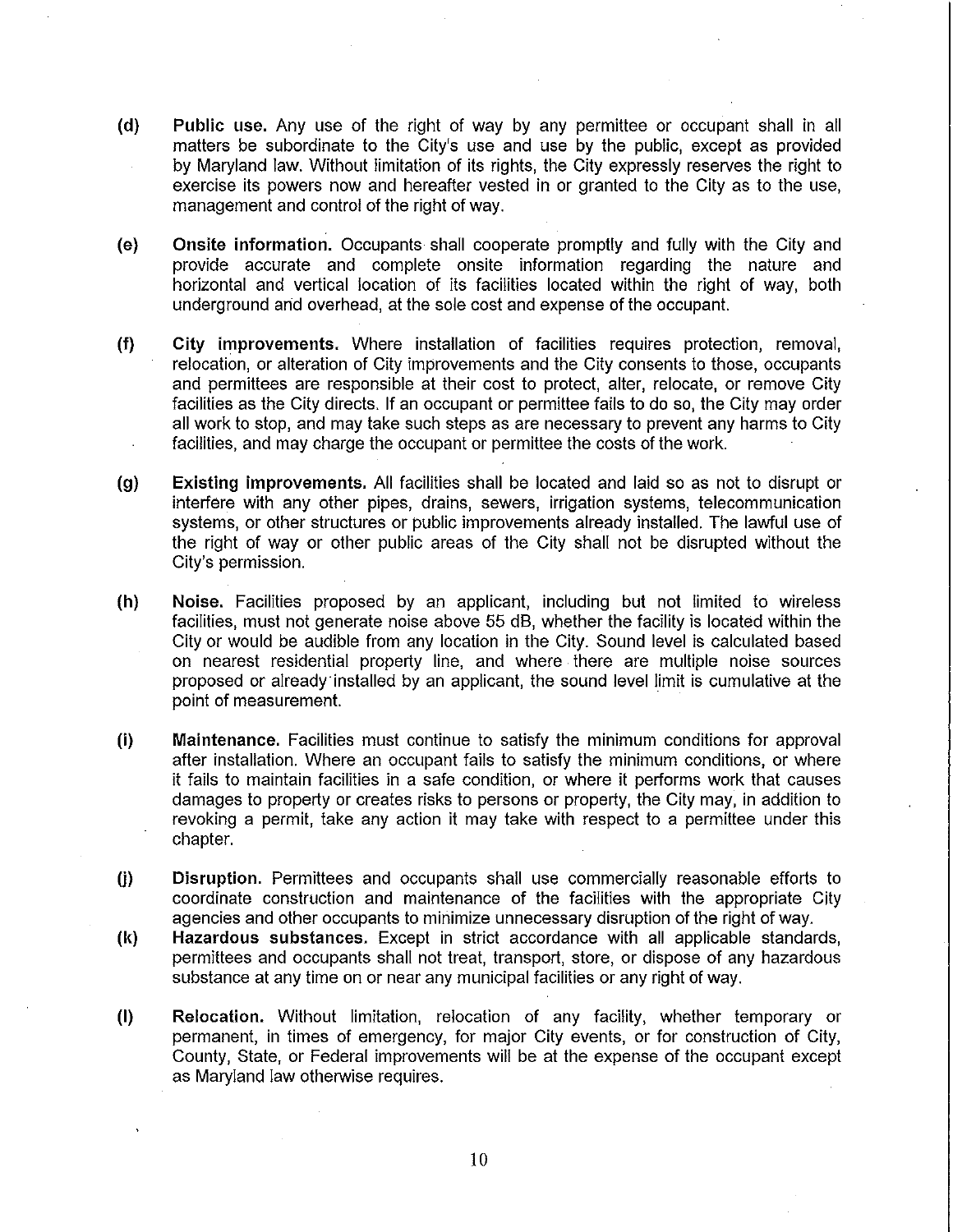- (m) Revocation. The City Engineer may revoke any permit issued pursuant to this chapter if it was improperly issued or in the event of a breach of the terms and conditions of this chapter or the permit itself. The City Engineer may refuse to issue permits to any person that repeatedly violates the provisions of its permits or this chapter without adequate assurance that existing deficiencies will be cured, and that future work will conform to the applicable requirements.
- (n) Vacation of right of way. In the event that any right of way is vacated or closed, any rights obtained pursuant to any permits issued with respect to such right of way shall cease upon the effective date of such vacation or closing. Except as may be required by Maryland law, an occupant may be required, at its expense, to remove all its facilities from the right of way. If it fails to do so, the City may cause the removal and charge the occupant for the cost thereof.
- (0) Damages. The permittee shall be responsible for any damages or injuries that may occur as a result of construction related to any permit. The permittee must maintain any work site and facilities thereon in a proper and safe condition. Upon completion of work at a site, all excess materials and facilities, including but not limited to utility poles that are no longer in use, must be removed from the site.
- (p) Repair by permittee. All earth, materials, sidewalks, paving, crossings, utilities, poles, structures, other public improvements, or improvements of any kind damaged or removed by a permittee and any right of way damaged or disturbed by a permittee shall be fully repaired, replaced or restored within 15 days by the permittee, as part of the completion of any work under any permit, at the permittee's sole cost and expense and to the satisfaction of the City, and in accordance with the City's standards for repair, replacement, or restoration. Except as specifically otherwise required, property damaged or removed must be restored or replaced to its prior or better condition and location, and right of way must be restored to its prior or better condition.
- (q) Repair by City. If a permittee fails to maintain a site in safe condition or fails to promptly remove, replace, repair, or restore as required by this chapter, the City may, after 15 days' notice and unless the permittee takes steps satisfactory to the City to correct the deficiency, make such removal, repair, restoration, or replacement at the permittee's cost. Notwithstanding the foregoing, if the City determines that acts or omissions of the permittee create an immediate risk to persons or property, the City may make such repair or replacement at the permittee's cost.
- (r) Inspection. The City may inspect work being performed in the right of way at any time, including work to repair or restore the right of way, and may inspect facilities in the right of way.
- (5) Stop work. At the time of any inspection, the City may order the immediate cessation of any work that poses a serious threat to the health, safety, or welfare of the public, or direct a permittee or occupant to take action to correct any condition that is in violation of the applicable standards. The City may revoke the permit and take any other legal or equitable action at law for any work and any facility that does not conform to the applicable standards.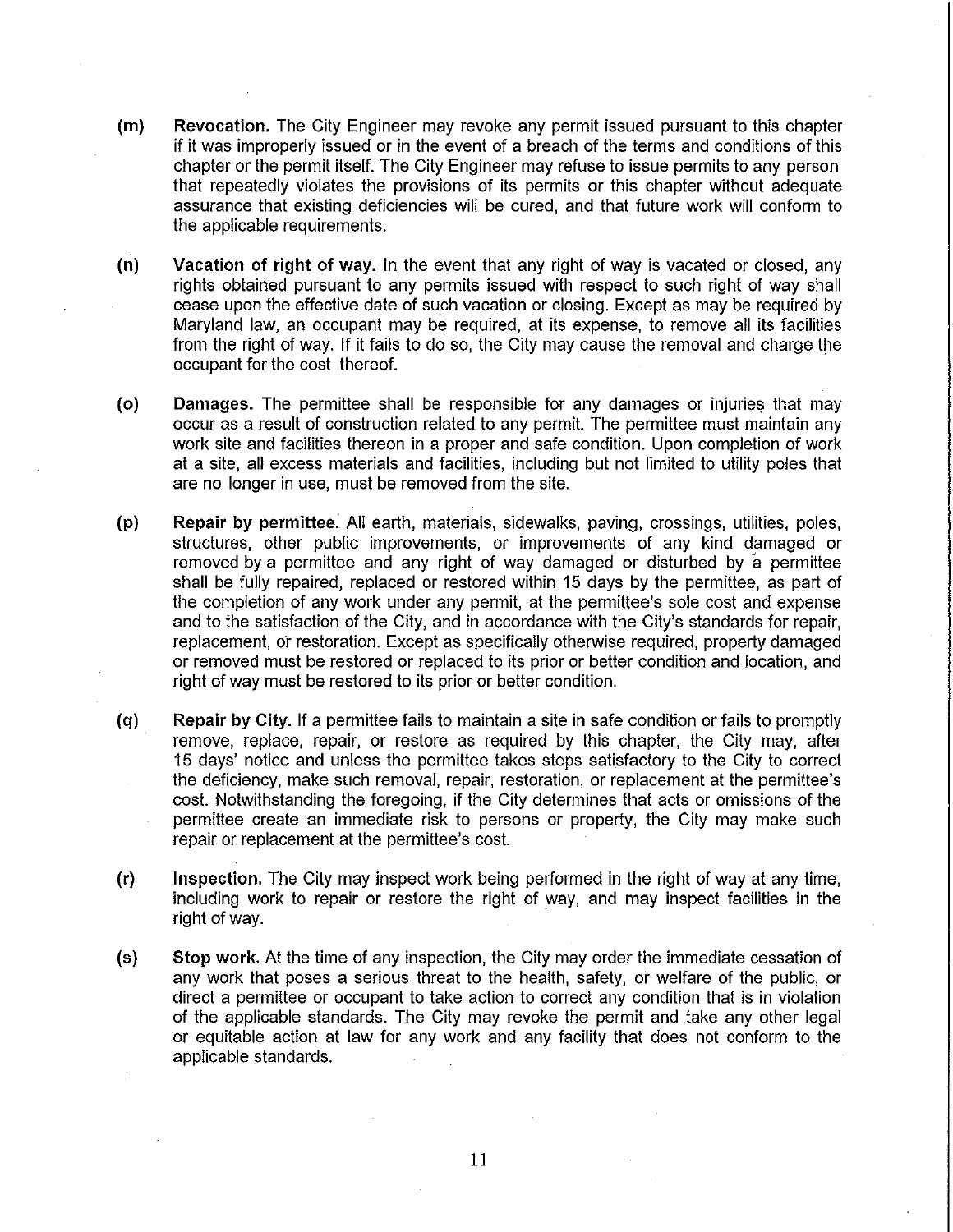- (t) On site display. The permit, plans, and the specifications of construction and materials shall be available at all times onsite for inspection by the City. Any persons performing work in the right of way must display their names and telephone numbers on vehicles.
- (u) Lane closures. Lane closure permits are required where traffic flow will be affected, to ensure vehicular and pedestrian traffic is maintained through all phases of construction.
- (v) Parking. No parking of utility vehicles will be allowed on sidewalks or areas outside of the pavement, except when specifically shown on an approved traffic control plan or with prior approval from the City.
- (w) Storage. No materials or equipment shall be stored in the right of way without prior written approval by the City, and under no circumstances shall parking of utility vehicles, storing of equipment or materials be allowed under any roadside tree, or any debris left in the right of way.
- (x) Violations. Failure to comply with the specifications and the requirements of this chapter may result in the immediate revocation of any permit, and may be treated as a breach of any license, lease, or franchise agreement. The City may also direct a permittee or occupant to remove its facilities, and repair, replace, or restore property affected by the removal.
- (y) Obstructions, etc. A facility may not be installed so as to cause:
	- (1) the creation of visual and physical obstructions and other conditions that are hazardous to vehicular and pedestrian traffic;
	- (2) interference with the facilities and operations of facilities lawfully located in the right of way or public property;
	- (3) environmental damage, including damage to trees;
	- (4) an adverse effect, based on the criteria of 36 C.F.R. § 800.5, on any area individually designated or located within a Historic Preservation Overlay (HPO) district; or
	- (5) the right of way in which the facility is located to fail to comply with the Americans with Disabilities Act or otherwise obstruct access. A clear path of travel of at least 5 feet wide must be maintained at all times between any facility and the curb or any obstacle.

# Sec. 30-14. Relocation and removal.

- (a) In general. These requirements apply to the relocation and removal of all facilities except to the extent Maryland law specifically requires different treatment of particular facilities.
- (b) Interference. Except as Maryland law may otherwise require, installations of any kind in or on the right of way shall not interfere with construction, operation, maintenance, repair, removal, or relocation of City improvements, City utilities, or City transportation systems, or other public projects, including but not limited to sidewalk widening. Upon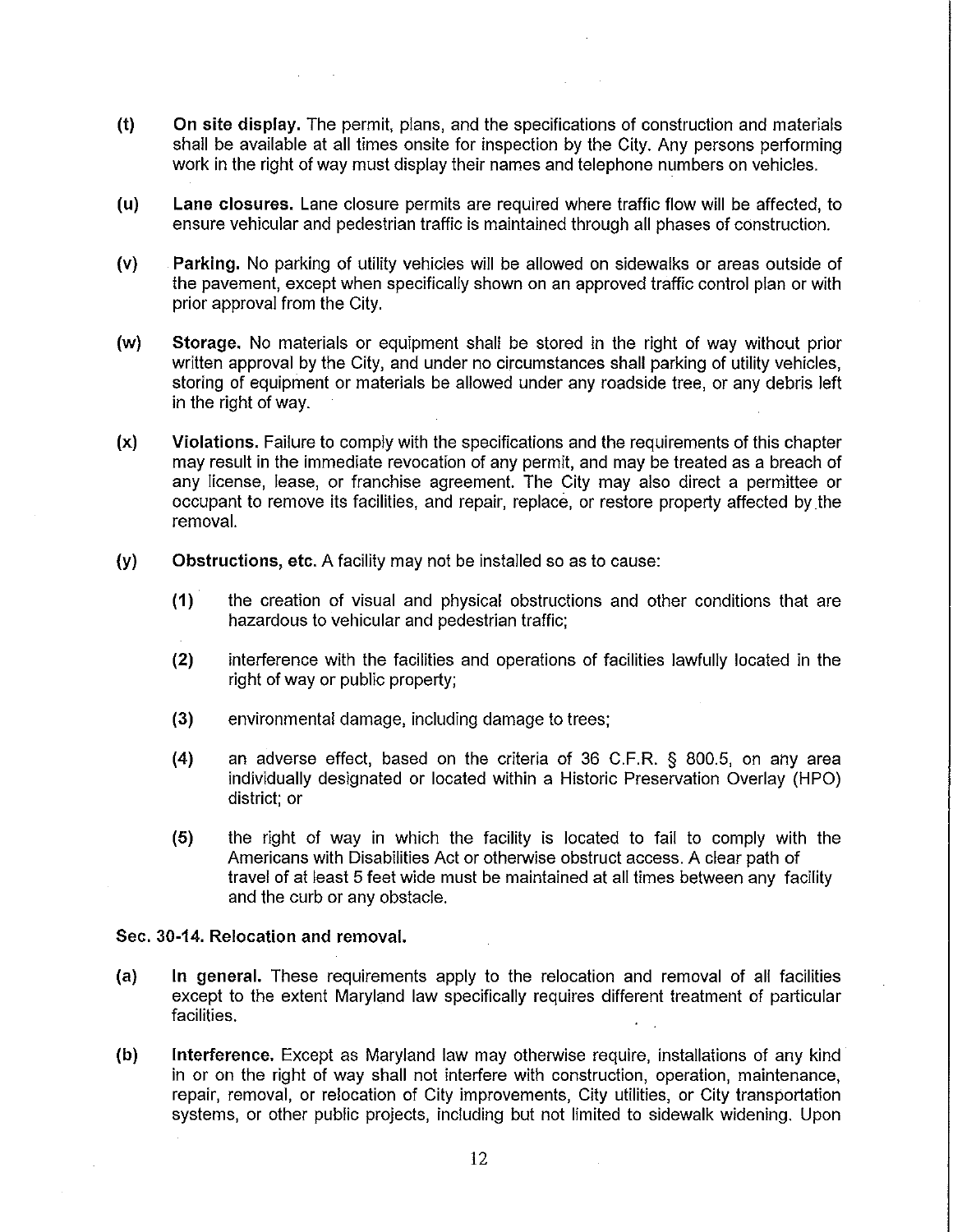notice, an occupant will be responsible, at its cost, to protect, alter, remove or relocate its Facilities as necessary to eliminate any interference with City improvements or proposed improvements within a reasonable time, which time may be specified by the City.

- (c) Grades and lines. If the grades or lines of any City right of way change at any time in a manner affecting them, then upon notice the occupant shall be responsible, at its cost, to protect, alter, remove, or relocate the facilities within a reasonable time, which time may be specified by the City, so as to conform with such new grades or lines.
- (d) Underground. The City may direct any occupant to place facilities underground in accordance with Maryland law, and subject to such compensation arrangements as may be required by Maryland law. An occupant shall be responsible for timely undergrounding the facilities in accordance with the City's direction.
- (e) Removal by City. In the event that an occupant unreasonably refuses or neglects to protect, alter, remove, or relocate its facilities, the City may protect, alter, remove, or relocate the facilities without any liability to the occupant, and the occupant shall pay to the City the costs incurred in connection with the same. This provision shall not be construed to authorize an applicant to relocate any facilities, including without limitation base stations, to any other location on, over or under the right of way, except to the extent otherwise permitted herein.
- (f) Emergencies. The City may, at any time, in case of fire, disaster, or other emergency, protect, alter, remove, or relocate facilities and will not be liable therefor to the occupant. The City shall, if practicable, notify the occupant prior to undertaking such action, or if prior notice is impracticable, then the City shall notify the occupant as soon as practicable after such action has been taken.
- (g) Notice. The City may remove facilities without notice if the occupant does not have a valid franchise, license, or other consent, or if the occupant has not provided the City with information that would permit the City to identify and notify the occupant.
- (h) Moving.
	- (1) An occupant shall, upon prior written notice by the City or any person holding a permit to move any structure, and within the time that is reasonable under the circumstances, temporarily move facilities to permit the moving of the structure. The occupant may require payment of the actual reasonable costs to move its facilities from any person other than a governmental entity for any such movement of its facilities, which the occupant may require be payable in full prior to any such movement.
	- (2) An occupant may be required to move its facilities to accommodate use of the right of way by other persons authorized to occupy the right of way by the City. Upon the appropriate request of any person having satisfied any applicable standards, the occupant shall promptly remove, raise, lower, or relocate its facilities to permit such use. The cost of the same shall be borne in accordance with applicable standards or contracts that may govern the shared use of the right of way.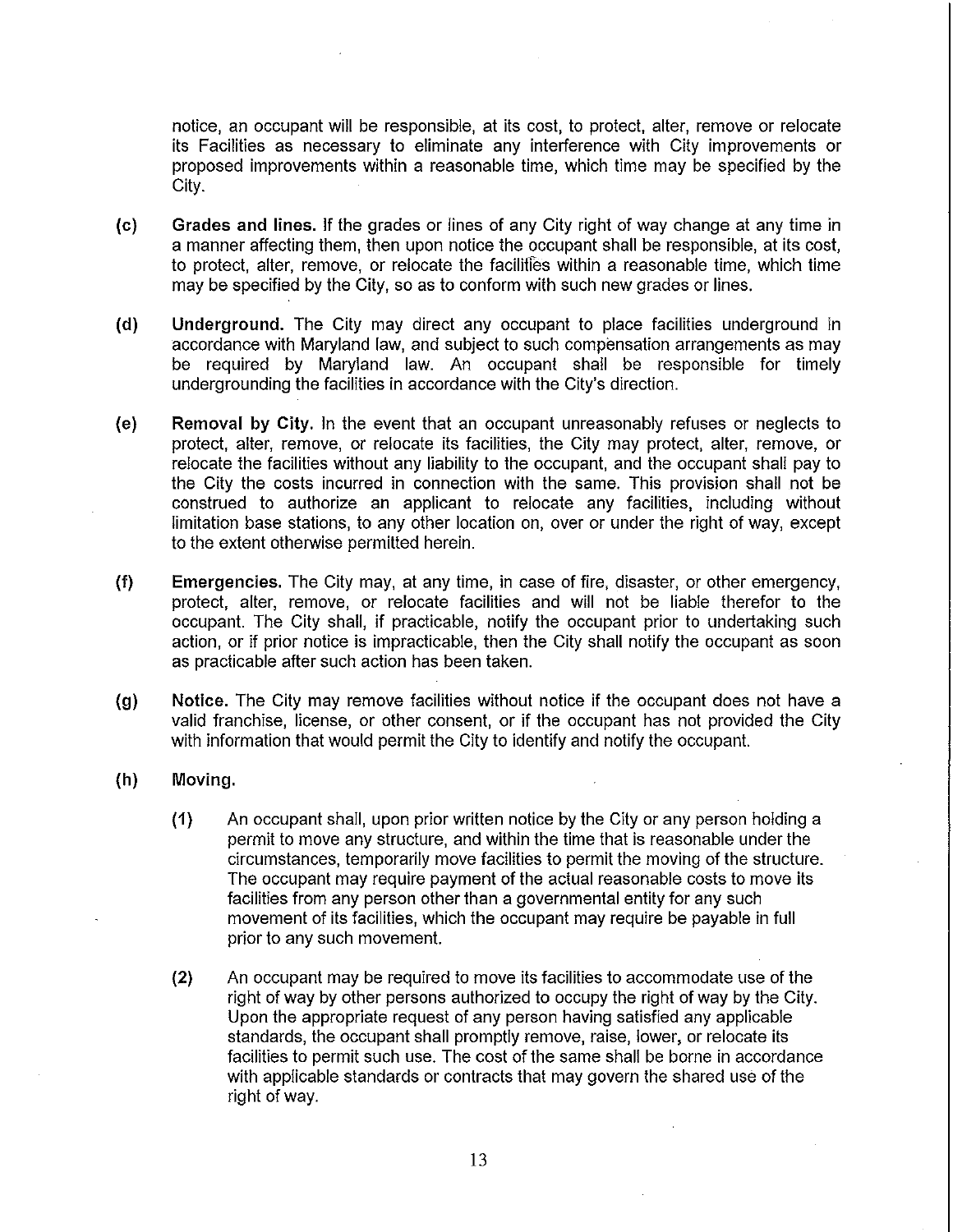- (3) Except as required by law, an occupant may not charge a third party for work required to bring its facilities into compliance with the applicable standards, or for work where the occupant's facilities are not authorized to be in place.
- (4) This subsection is not intended to provide any entity a right to attach to a structure owned by someone else without that entity's permission.
- (5) The City may revoke permits, or refuse to issue permits, to any occupant that unreasonably fails to move its facilities in accordance with this section.
- (i) Supporting structures. Any occupant shall, upon notice, promptly relocate its facilities from supporting structures to permit those structures to be moved, replaced, or relocated. If an occupant continues to occupy a supporting structure in a manner that prevents it from being removed or relocated, no additional permits or other authorizations will be issued to that occupant until the facilities are relocated, and the City may revoke authorizations to occupy the right of way or exercise any other remedy available to it by law. If a supporting structure is no longer being used for its intended and approved purposes, it must be immediately removed, and if it is not removed, the City may cause the removal thereof and may charge the occupant that owns the supporting structure for the cost of the removal.
- (i) Expiration. Upon expiration of any permit, lack of use of facilities for more than 6 months, or any violation of this chapter, the City may direct an occupant at its sole expense to remove the facilities or any portion of the facilities.
- (1<) Abandonment. The occupant may, with the City's approval, abandon the facilities in place where it is not practicable to remove them without excessive disruption of the City right of way, land in the vicinity, or other facilities, but must provide the City titie, free and clear, to the facilities, along with maps and other information clearly identifying the location of the facilities.
- (I) Ownership. If an occupant fails to remove its facilities within a reasonable period of time, the City may do so and charge the former occupant for all costs associated with removal, or at its option may declare the property abandoned and require occupant to execute and deliver such documents as the City shall reasonably request to evidence such ownership by the City of such facilities.
- (m) Applicable standards. In removing the facilities, or part thereof, the occupant shall comply with all applicable standards.

# Sec. 30-15. Maintenance and inspections.

The City shall inspect any facilities to ensure compliance with the applicable standards. Each occupant shall cooperate in any inspection.

### Sec. 30-16. Small wireless facilities permits.

(a) Permit. A wireless facilities permit is required before any small wireless facility (other than a facility exempt from permitting under this chapter) may be installed. Without limitation, a permit is required for a modification that constitutes an "eligible facilities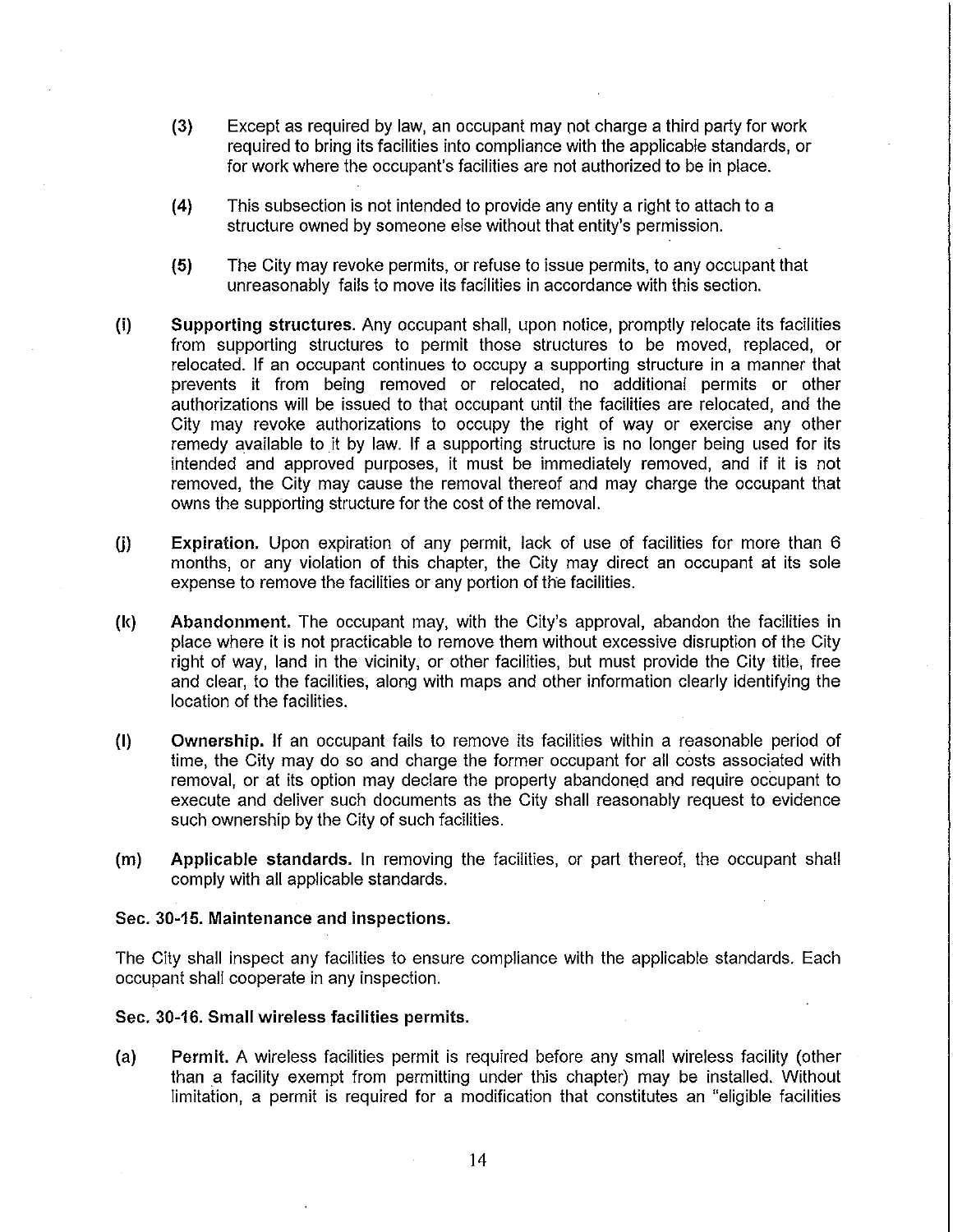request" within the meaning of 47 U.S.C. Section 1455 and applicable FCC . regulations.

- (b) Application requirements. Each application, other than an eligible facilities request, shall include the following:
	- (1) a certified analysis showing that the proposed facility satisfies the FCC's radio frequency (RF) exposure guidelines applicable on an individual basis, and on a cumulative basis (considering all frequencies, and all emitting sources as required by FCC regulations);
	- (2) a detailed deployment plan describing planned construction to be completed within the 12-month period duration for construction provided by the permit, and a description of the completed deployment;
	- (3) a statement describing the applicant's intent with respect to any collocation;
	- (4) proof that the facility will be utilized in the provision of personal wireless services within 3 months of its construction;
	- (5) in the case of a proposed attachment to an existing investor owned utility pole located in the right of way, an executed attachment/ replacement agreement with the utility pole provider;
	- (6) an executed franchise agreement; and
	- (7) if the applicant is requesting the installation of a new pole, a statement of how the applicant intends to meet the requirements of Maryland Code, Public Utilities, § 8-103, as amended from time to time, which limits new pole construction to only those necessary for the purpose of supporting telephone lines to provide telephone service.
- (c) Eligible facilities requests. An eligible facilities request must contain the information required by subsection (b) (except for paragraphs  $(3)$  and  $(4)$ ) and the following:
	- (1) a clear statement that the request is being submitted as an eligible facilities request;
	- (2) completed applications for all permits that will be required in conjunction with the work required for the eligible facilities request;
	- (3) in order to ensure that the City can ensure that the proposal is for an eligible facilities request and can be installed safely, a statement from the entity that owns the supporting structure certifying that the design submitted will be permitted on the supporting structure without requiring replacement, excavation, or ground cabinets where none exist, and will comply with the applicable standards, including continued compliance with any stealth or concealment requirements in original permits;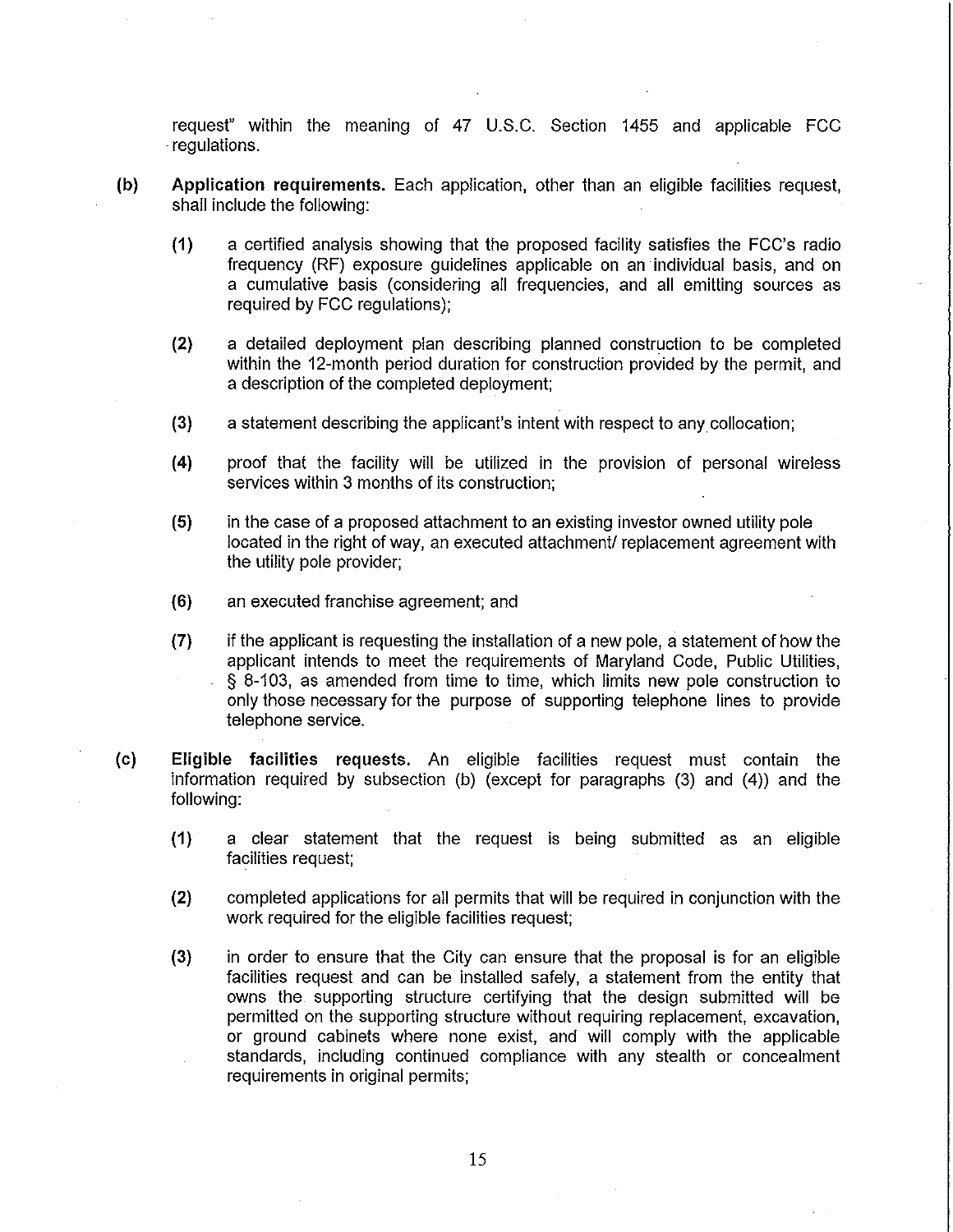- (4) a description of the modification proposed to a base station, or the base station's supporting structure;
- (5) a description of the proposed wireless facility after completion of work, specifically identifying the size and location of all antennas, equipment boxes, cabling and other equipment;
- (6) a copy of the permit or other authorization for the base station, tower and supporting structures that are to be modified, and any permit or other authorization that allowed modification of the same; and
- (7) information as to the existing (and if different) the approved dimensions of all the elements of the wireless facility that are to be modified. It is not sufficient to provide information as to the dimensions of the wireless facility as of the date of the application. It is the applicant's burden to show the dimensions of the wireless facility that were approved.
- (d) Issuance of small wireless permits. Notwithstanding any other provision of this chapter:
	- (1) The City Engineer shall approve a conditional small wireless permit upon determining that an application is an eligible facilities request satisfying all applicable requirements, and that the work associated with the request will not create a hazard to persons or property or violate applicable standards.
	- (2) The City Engineer may issue a wireless facilities permit for attachment to or replacement of a City-owned or controlled street light pole or traffic signal pole where:
		- (A) the applicant holds a valid franchise agreement from the City to occupy the right of way;
		- (8) the applicant has a valid contract therefor, entered into after the effective date of this chapter; and where the design for the attachment or replacement was approved by the City for the location proposed;
		- (e) the proposed attachment or replacement will not create a hazard to persons or property, and the work and proposed wireless facility otherwise comply with applicable standards;
		- (D) all required permitting fees have been paid; and
		- (E) the facility cannot be modified without the consent of the City.
	- (3) The City Engineer may issue a small wireless permit for attachment to or within an existing or replacement utility pole or other existing non-City-oWned, nontower supporting structure of a City-owned or controlled street light pole or traffic signal pole where the applicant shows that: .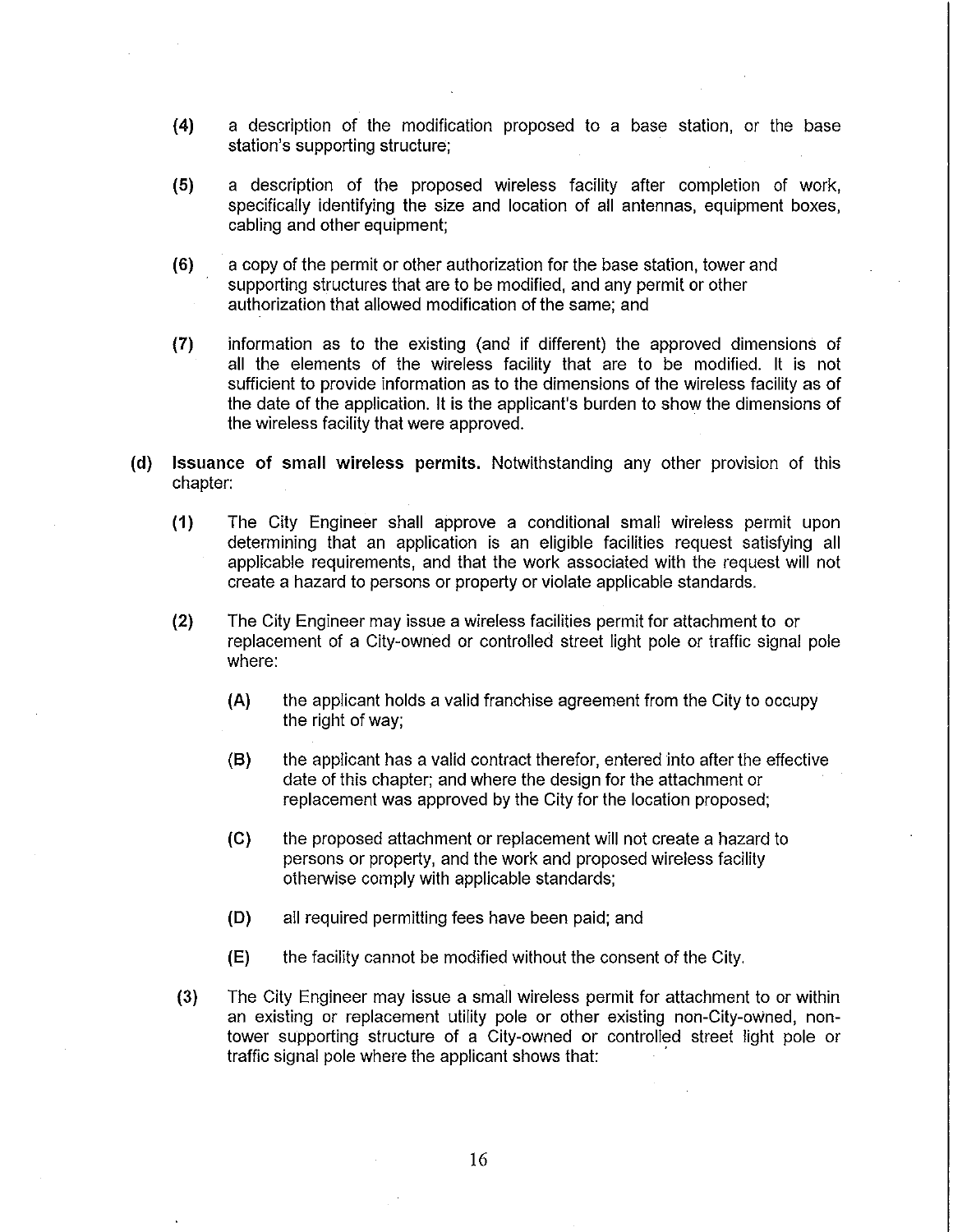- (A) the proposed small wireless facility is not speculative, but will be used to address an identifiable service issue that cannot be addressed by additions to, modifications of, or coordination of existing wireless facilities;
- (8) the applicant has a valid contract to place the facility on the supporting structure that will be used, and has a valid franchise agreement with the City to occupy the right of way;
- (e) the proposed attachment or replacement will not create a hazard to persons or property, and the work and proposed wireless facility otherwise comply with applicable standards;
- (D) all required permitting fees have been paid; and
- (E) the proposed facility will comply with all the conditions of this chapter, and is designed with such stealth or concealment elements as will prevent the wireless facility from being modified without the discretionary consent of the City. If the wireless facility can be modified pursuant to an eligible facilities request, it does not satisfy this requirement.
- (4) The City Engineer may issue a decision recommending issuance of a permit for other wireless facilities in the right of way, considering the factors listed in paragraph (3) of this subsection and the impact of any variance from the required standards, including the impact on the character of affected neighborhoods, historic or environmentally sensitive areas, property values, the use of the right of way, and public health and safety, and considering whether the applicant has shown that it would be effectively prohibited from providing service if the application were denied. The City Engineer's approval will immediately be referred to the Board of Aldermen for final determination as to whether an exception should be granted.
- (e) Multiple applications. If an applicant submits several applications, the City in recovering costs reserves the right to charge applicant an additional fee representing the costs to obtain a contractor to provide additional assistance in order to effectively review the applications.
- (f) Fees. For personal wireless services facilities, applicants must provide an application fee and an initial deposit as provided in the annual fee schedule ordinance. Full payment is a prerequisite to any application being deemed complete. An applicant must agree, as part of its application, to pay all reasonable costs incurred by the City in reviewing the application, including but not limited to costs incurred in retaining outside consultants. The deposit will be used to cover such costs and will be refundable to the applicant to the extent not fully used. The application fee is not refundable.
- (g) Appeals. Any person adversely affected by the decision of the City Engineer pursuant to this chapter may appeal the City Engineer's decision to the Director, who may decide the issues de novo, and whose written decision will be the final decision of the City. An appeal by a wireless infrastructure provider must be taken jointly with the wireless service provider that intends to use the personal wireless services facility. All appeals must be filed within 5 business days of issuance of the written decision of the City Engineer, unless the City Engineer extends the time therefore. An extension may not be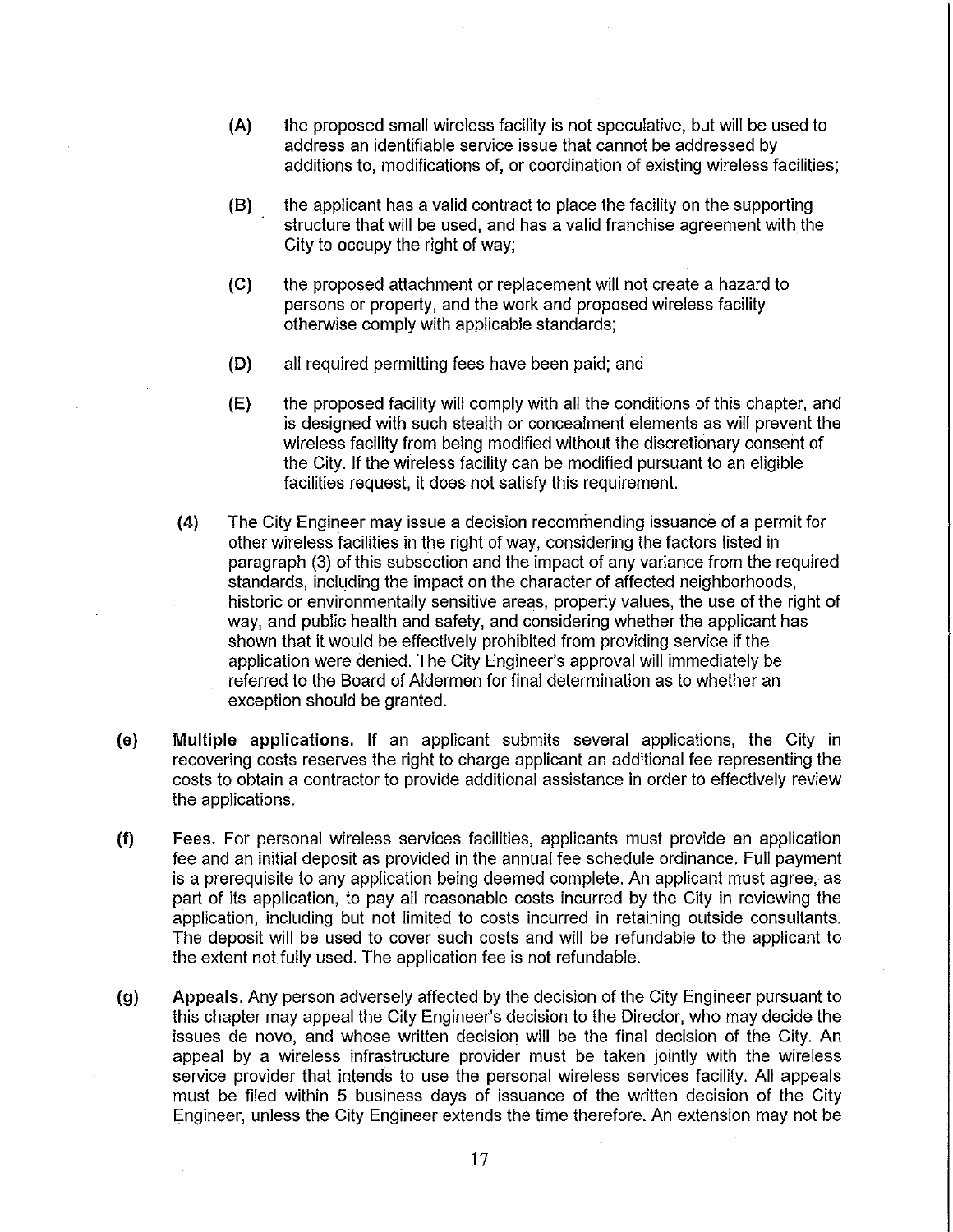granted where extension would result in approval of the application by operation of law. Any request for extension must be filed at least three business days prior to the expiration of the initial time for filing an appeal. Any appeal shall be conducted so that a timely written decision may be issued in accordance with applicable law. Costs incurred by the City associated with conducting the appeal shall be borne by the applicant.

(h) Completeness. For all facilities, applications will be processed, and notices of incompleteness provided, in conformity with all applicable laws. If such an application is incomplete, the City Engineer may reject it by notifying the applicant and specifying the material omitted from the application, in writing.

### Article III. Aesthetic and other standards for small wireless facilities.

### Sec. 30-17. Standards for all small wireless facilities.

- (a) In general. All small wireless facilities must comply with all requirements of this section.
- (b) Public safety. Any small wireless facility attached to a pole hosting a street light, traffic light, or other public safety purpose shall only be permissible to the extent it does not interfere with the operation of any public safety function or public safety communications. If in the City's sole discretion it is determined that a particular pole or location cannot support a small wireless facility without interfering with or otherwise affecting the reliability, performance, safety, or other functional aspects of such a pole, the City may deny a permit to install a wireless facility on such a pole, or to construct a new or replacement utility pole or wireless supporting structure, at such a location, to the extent permissible under law.
- (c) Removal of trees. The removal of City street trees is prohibited.
- (d) Visual impacts. All facilities should be installed in such a manner as to minimize visual impacts to surrounding properties and streetscapes, to comprise the least visible means possible, and to be as compatible with supporting structures and surroundings as reasonably possible. All small wireless facilities shall incorporate concealment elements to the maximum extent feasible and as appropriate to the site and type of facility. Small wireless facilities shall employ and maintain concealment elements and design techniques to minimize visual impacts and provide appropriate screening such that the installation, operation, and appearance of the small wireless facilities will be consistent with the character of the surrounding area.
- (e) Underground. All equipment should be located underground if feasible.
- (f) Finish. Facility colors shall match the background of any supporting structure upon which the facilities are located. On wooden poles, all attached concealment elements must use a color that closely matches the underlying pole and must be of a matte finish. On metal poles, finishes of concealment elements must be colored to match the metal finish of the existing pole. Equipment cabinets must be the color of the associated pole.
- (g) Existing poles. Upon application, wireless providers may place new poles or wireless supporting structures in the right of way, but only where there are existing above-ground utility poles and the poles must be removed if other such poles are removed, unless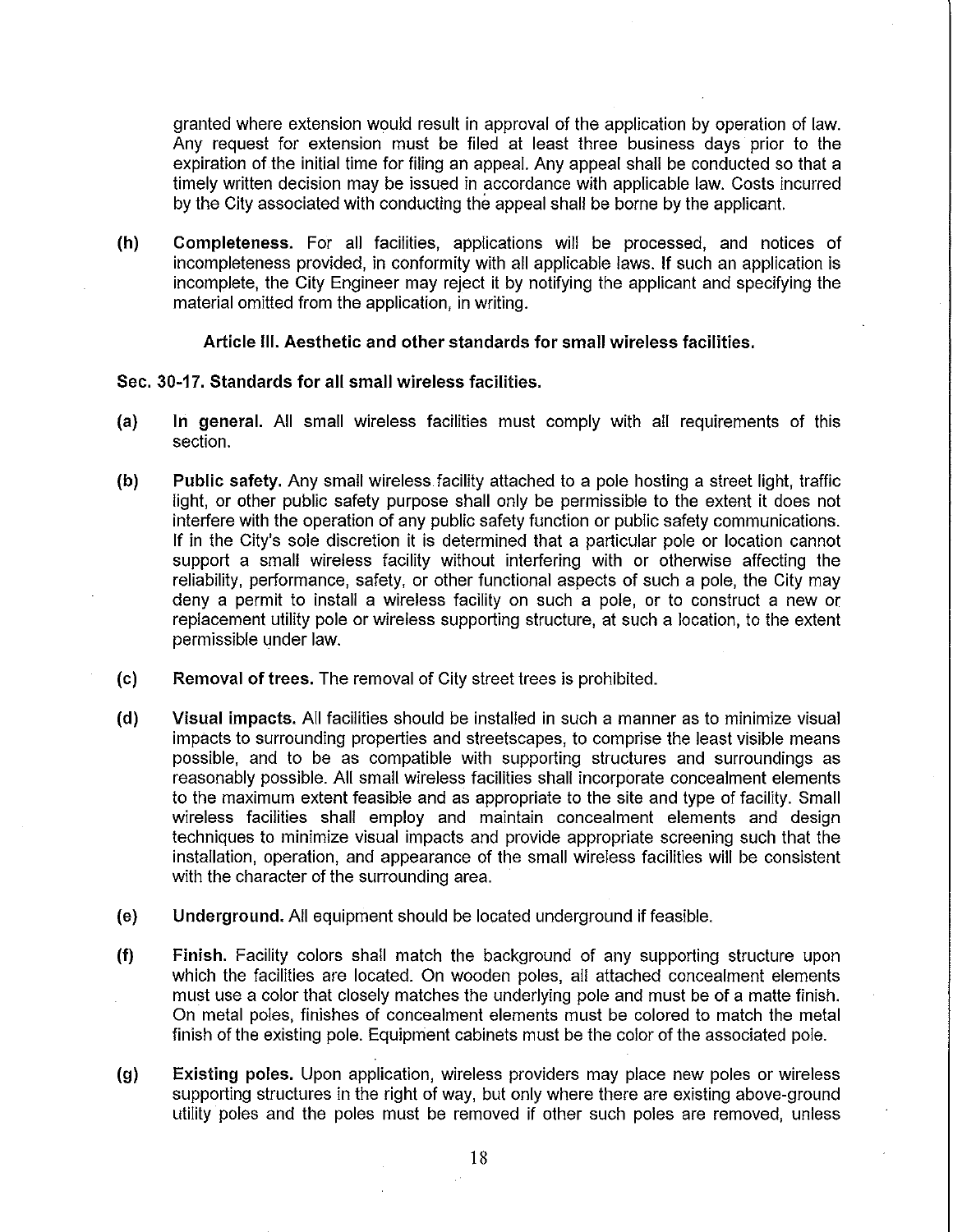those poles would meet the requirements of this subsection as permissible new poles. A new pole is only permitted if the applicant can show that:

- (1) the pole or supporting structure to be Installed will be similar in size and design to existing poles, and placed appropriately to minimize intrusiveness and to avoid creating undue hazard to persons or property;
- (2) the applicant demonstrates that the denial of the application would prohibit or have the effect of prohibiting the provision of personal wireless services, within the meaning of 47 U.S.C. § 332(c)(7); and
- (3) existing utility poles or other supporting structures cannot be used to support the small wireless facilities, or would require a modification that would make the addition of an additional utility pole or wireless supporting structure less intrusive or safer. A determination by the City that a particular pole cannot support the proposed facility may satisfy this requirement.
- (h) New poles. Every new utility pole or wireless supporting structure shall be a monopole rather than a lattice tower or guy-wire support tower, unless otherwise authorized.
- (i) Electricity.
	- (1) A small wireless facility on a City-owned pole may not impede the existing function of the pole. The power supply of a street light or traffic light may not be used by occupants. When attaching to City-owned poles, occupants are responsible for securing separately metered power for their facilities, and are responsible for any and all costs incurred in modifying a pole to support additional power supplies.
	- (2) Occupants not attaching to City-owned poles must ensure that their power supply arrangements with electric utilities do not result in any incremental cost increase to the City.
	- (3) Electrical meters must be enclosed within any pole that is not a wooden utility pole. Meters on any wooden utility pole must use concealment elements to the maximum extent possible.
	- (4) Generators may not be installed within the right of way.
- U) Nuisances. All facilities shall be designed so as to be resistant to and minimize the opportunities for unauthorized access, climbing, vandalism, graffiti, and other conditions, which would result in hazardous conditions, visual blight, or attractive nuisances.
- (k) Landscaping and screening. Any equipment that is not installed underground shall be screened by structures, topography, or vegetation to the maximum extent feasible. Coaxial cables, conduit lines, and electrical boxes for ground-mounted antennas shall be placed underground or within approved structures to the extent feasible. Poles installed in public parks shall include landscaping as a concealment element to the maximum extent possible.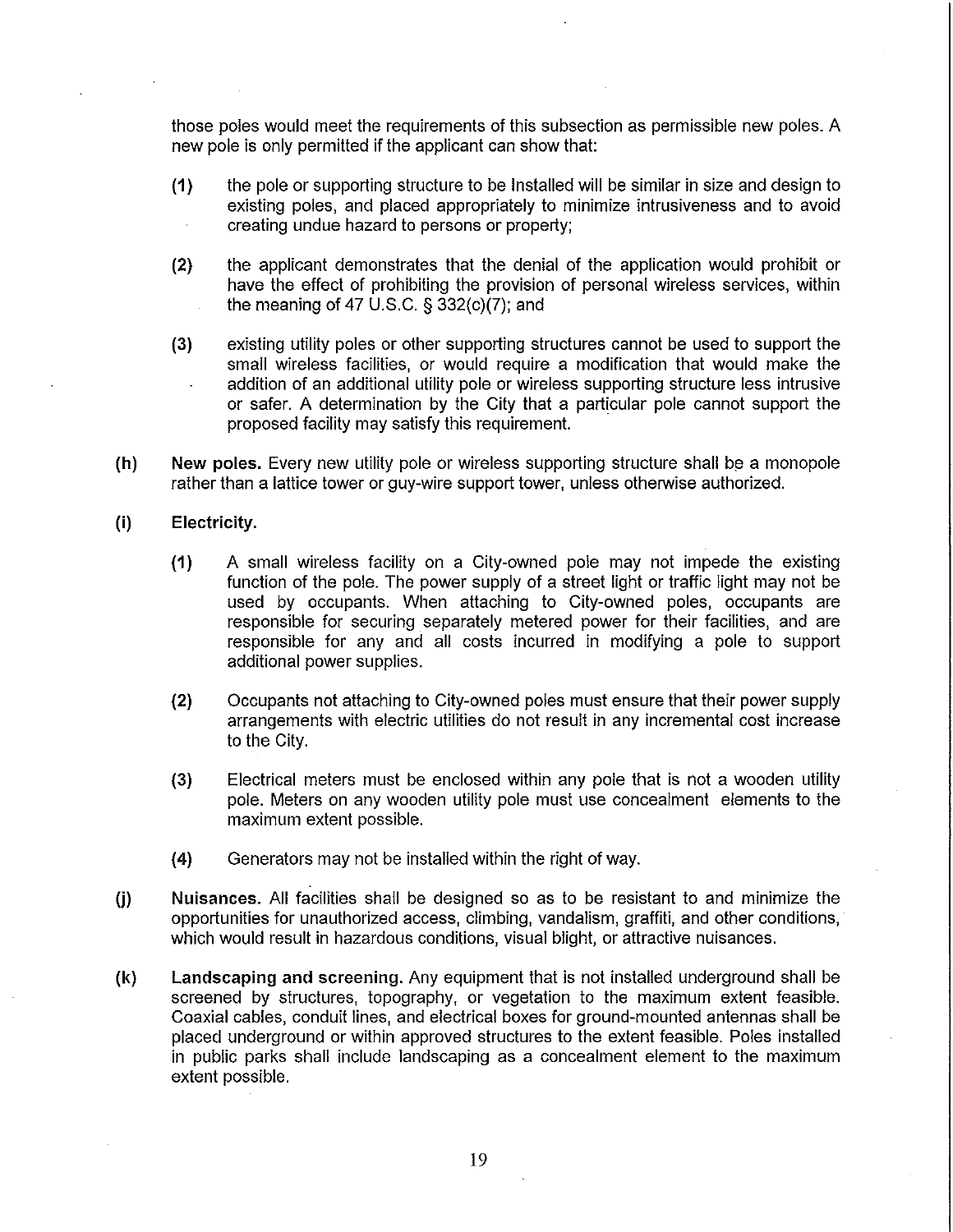- (I) Public art. Wireless providers will be encouraged to design small wireless facilities to serve as public art, flagpoles, or artificial natural features such as trees or rocks where such designs are appropriate and feasible.
- (m) Finish. Unless otherwise required by any applicable standards, small wireless facilities shall have a non-reflective finish and shall be a neutral color consistent with the predominant background color.
- (n) Lights. Signal lights or illumination shall be prohibited unless required by the FCC or the Federal Aviation Administration.
- (0) Signage. The facilities shall not bear any signage, other than certification, warning, information, safety, and directional signage, or other non-commercial signage required by law, or expressly permitted by the City.

# Article IV. Aesthetic standards for small wireless facilities located within the HPO.

# Sec. 30-18. **In** general.

- (a) Scope. This section applies to any small wireless facility located within the HPO zoning district. The provisions of this article apply in addition to the other requirements of this chapter. In the event of a conflict between a provision of this article and any other provision, the provision of this article prevails.
- (b) Paving. Any needed repair or replacement of sidewalks, walking paths, or other paved areas within the right of way must be done in accordance with the applicable guidelines of the Historic Preservation Commission. Pavement must be replaced in kind. (Concrete must be replaced with concrete or brick, and brick must be replaced with brick.)
- (c) Overhead wires. Overhead wires or strand mounted facilities are strongly discouraged and will only be permitted when all other available options have been exhausted.
- (d) Stickers. Warning and carrier stickers must be the minimum size required not to exceed 4" x 6". Warning stickers should be placed as close to the antenna as possible and on the side facing the street. Carrier stickers must be placed on the underside of pole mounted equipment or on the street facing side of ground mounted equipment, unless otherwise required by state or federal regulations. The responsible occupant shall post its name, location identifying information and emergency telephone number on the carrier sticker that is visible to the public. If no cabinet exists, the warning and carrier sticker shall be placed at the base of the pole: Only black and white lettering is permitted.
- (e) Logos/decals/signs: Wireless service providers or wireless infrastructure providers shall remove or paint over unnecessary facility manufacturer decals on new or replacement poles and related facilities. New facilities and supporting structures may not include or display advertisements and may only display information required by a federal, state or local law. Wireless service providers or wireless infrastructure providers must utilize the smallest and lowest visibility RF warning stickers required by governmental or other utility based regulations. RF stickers should be placed as close to the antenna as possible. All other types of promotional or commercial signage are prohibited.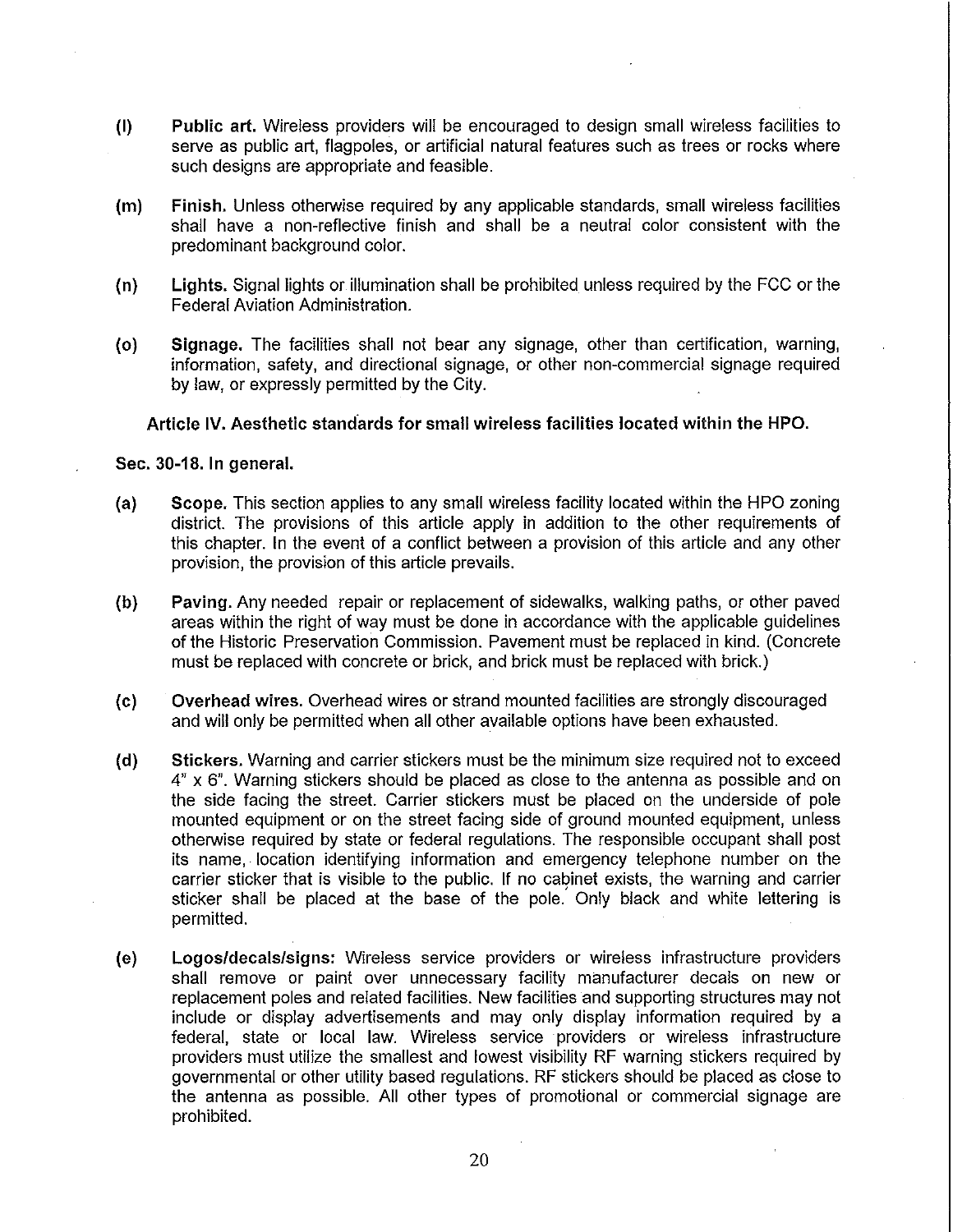### Sec. 30-19. Facilities and equipment.

- (a) Cables and wiring treatments. A facility's cables and wires should be entirely encased within a canister, shroud, or cabinet. Externally mounted cabling is only permitted for wood poles and must be contained within concealment elements installed flush mounted to the pole. At metal pole facilities, cables shall be run internally. Cables extending between poles and external cabinets should be placed underground unless an applicant demonstrates that it is unable to achieve its service objectives using underground cables. In situations where such cables cannot be placed underground, concealment elements must be utilized to the maximum extent possible.
- (b) Carroll Creek Linear Park. Within the Carroll Creek Linear Park, facilities may not be installed on existing residential street lights or on the ornamental light poles.

# Sec. 30-20. Pole mounted facilities.

- (a) Generally. This section applies only to pole mounted facilities. Pole mounted facilities are encouraged over ground mounted facilities. Pole mounted facilities are only permitted on existing wooden poles or on nonresidential street lights.
- (b) Consolidation. Facilities must be consolidated into one cabinet to the extent possible. Otherwise, the fewest number of cabinets must be used.
- (c) Width and orientation. Facilities must be installed on the street side of the pole with the longer dimension running parallel to the pole. Facilities should not be more than 150% of the diameter of the pole or extend more than 6 inches on either side of the pole, whichever is greater. If the requirements of this subsection cannot reasonably be met, equipment should be ground mounted.
- (d) Separation and height. Facilities and meters should be installed at the minimum required separation from the antenna while maintaining at least 10 feet of clearance from the bottom of the pole mounted facility to the level of the sidewalk. The total amount of pole mounted facilities on any pole may not cover more than one third of the overall height of the pole.
- (e) Luminaires. Luminaires placed on poles must match the standard City detail for:
	- (1) nonresidential street lighting; or
	- (2) the ornamental street lights located at Market Street and Patrick Street and containing a pendant.

### Sec. 30-21. Ground mounted facilities.

- (a) Generally. This section applies only to ground mounted facilities. Ground mounted facilities should be installed only when the installation of pole mounted facilities is not technically feasible,
- (b) Pedestals. The facilities may not be installed on a pedestal.
- (c) Height. Facilities may not exceed 42 inches in height.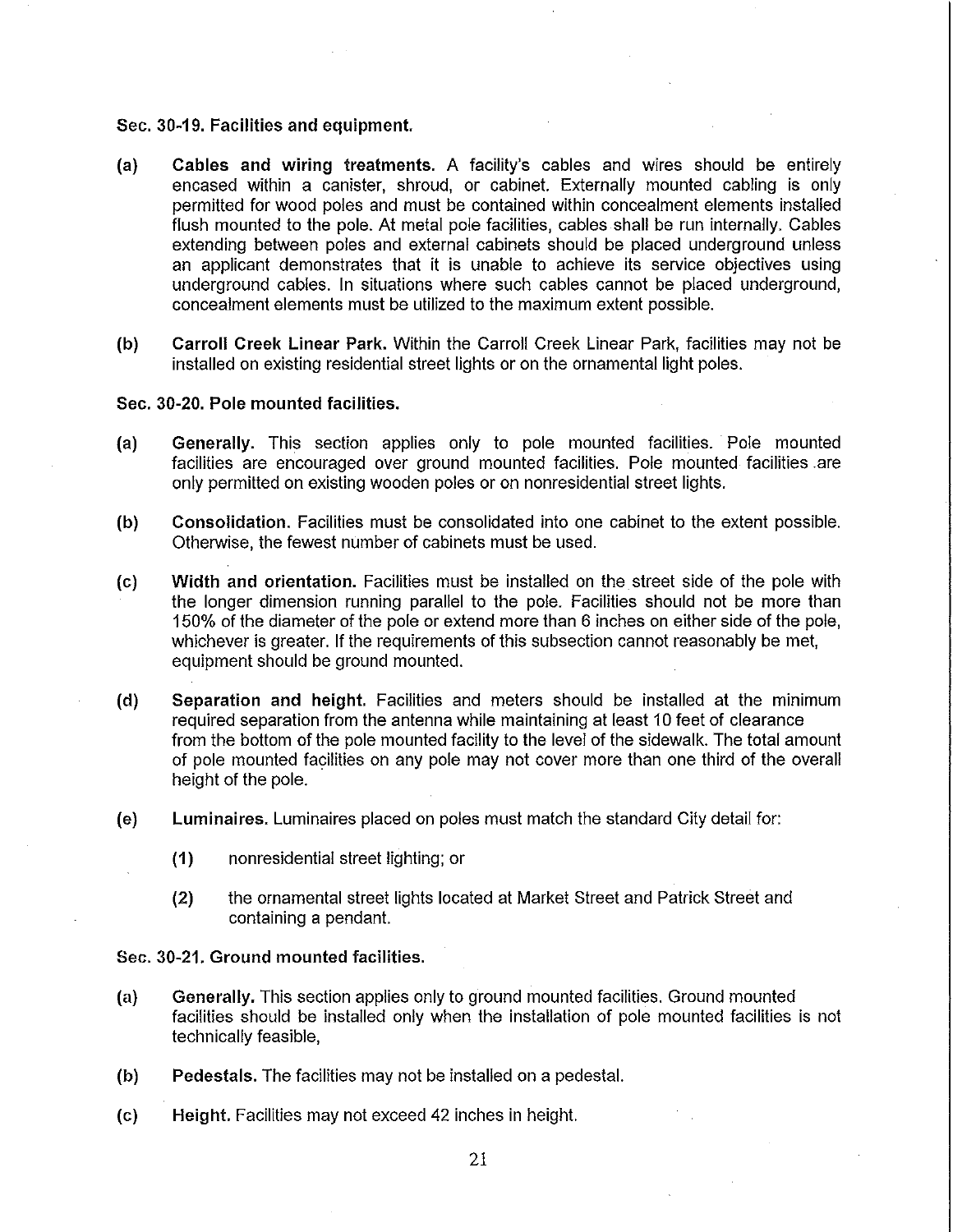- (d) Extraneous equipment. The ground mounted facilities may not contain any equipment that is not necessary for the operations of the individual small wireless facility.
- (e) Distance to pole. A facility must be installed as near as possible to its pole while also maintaining any required pedestrian clearance and avoiding other utility conflicts.
- (f) Orientation. Facilities must be oriented so that the longest dimension is parallel to the nearest street unless there is more than 36 inch clearance between the pole and the facility. If more than 36 inch clearance is present, the facility must be installed with an orientation consistent with the predominant pattern of street furniture (e.g. trash receptacles, bicycle racks, benches, or mailboxes or other ground mounted facilities) on that City block. In the Downtown Business (DB) zoning district or within 20 feet from the boundaries of that district, a facility must use concealment elements that closely match the design, material, and form of a U.S. Postal Service box or a City trash receptacle.

# Sec. 30-22. Antennas.

- (a) Collocation. Antennas should be placed onto existing utility poles when feasible.
- (b) Mounting. All antennas must be top mounted and the center must align with the center of the pole. The antenna, mounting brackets, and cabling must be entirely concealed within a canister or shroud. When top mounting an antenna is not technically feasible, it should be mounted flush on the side of the pole that is closest to the street. Mounting brackets should not offset the equipment from the pole more than four inches. Flush mounted antennas may not extend beyond the top of the pole. Side arm mounting of antennas or other equipment is not permitted.

Sec. 30-23. New poles.

- (a) Generally. This section applies only to the installation of new poles.
- (b) Base. Poles must have a cylindrical, ornamental integrated equipment base that is uniform across all new pole installations. The top of the base must be no taller than 42".
- (c) Finish. Poles must be fluted, tapered, and with a matte finish.
- (d) Mounting. Hardware used for mounting poles should be compatible with City-approved hardware generally used for banners and flower baskets.
- (e) Alignment. Poles must be installed in alignment with existing street trees or other poles, whichever establishes the predominant pattern on that block.
- (f) Facades. Poles must be installed along an imaginary extension of a perpendicular lot line into the right of way when street-facing building facades are immediately abutting each other. If the facades are not immediately abutting each other, new poles shall be installed at an equal distance between the footprints of the buildings regardless of imaginary lot line extensions. In situations where neither of the two above installations is applicable, new poles may not be installed so that they are directly in line with a window or door on an adjacent street-facing building facade.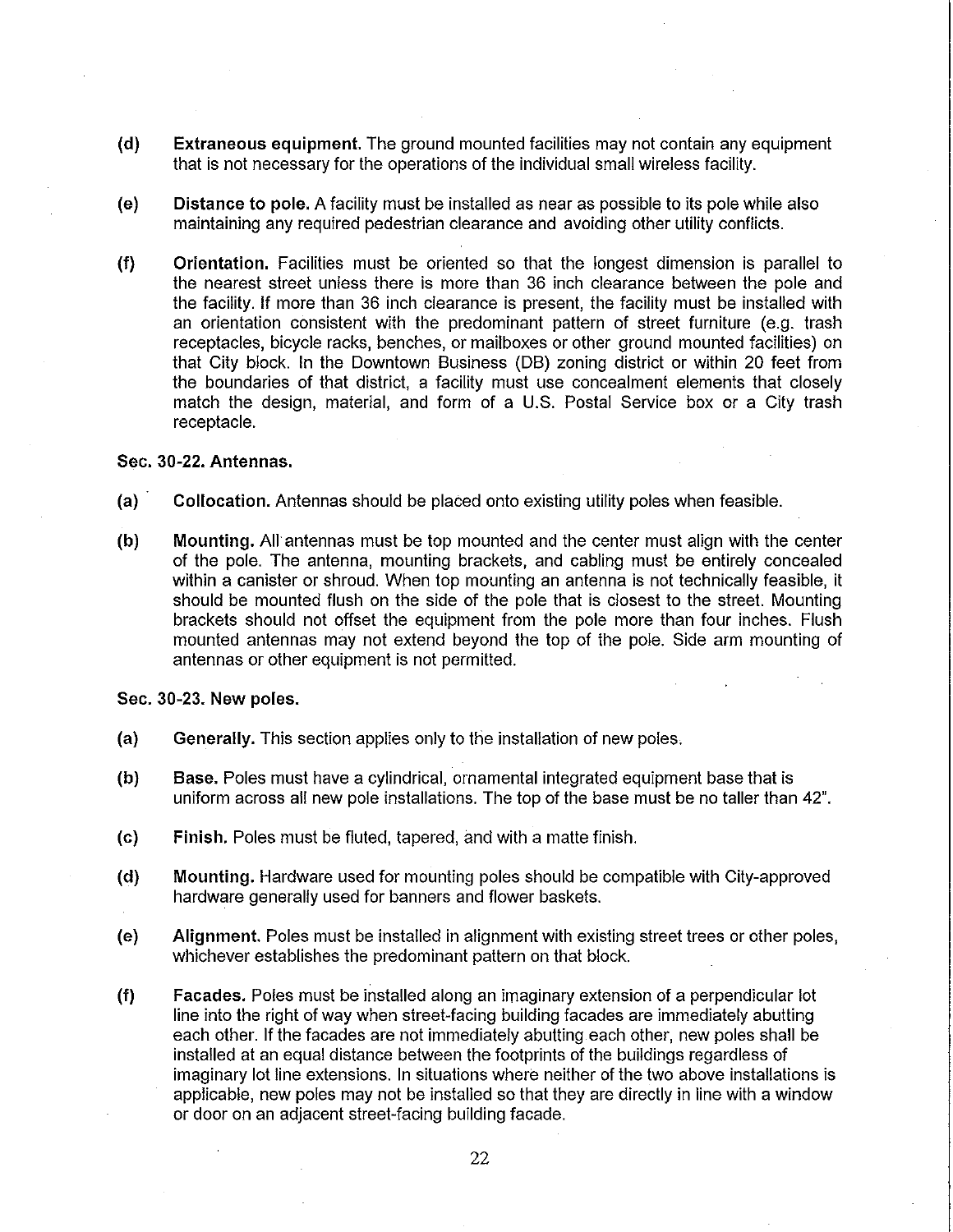- (g) Luminaires. Poles will only include a luminaire when they are installed in a location identified by the City Engineer as requiring additional lighting.
- (h) Location.
	- (1) Poles should be located along named or unnamed alleys whenever possible.
	- (2) When poles are required in other locations, priority locations are Commerce Street, East All Saints Street (100 block only), East Street, and McMurray Street.
	- (3) When new poles cannot be installed at priority locations as listed in paragraphs (1) and (2) of this subsection:
		- (A) At the intersection of two or more streets if at least two of those streets are at least 50 feet wide, a pole must be set back at least 60 feet from the centerline of the opposing street or align with the nearest interior lot line, whichever is the closer.
		- (B) Unless it would result in a new pole being located within 25 feet of the corner of a building with a corner entrance, exceptions to the setback requirement of subparagraph (A) of this paragraph may be granted by the City Engineer if:
			- (i) the street within the required setback is adjacent to a plaza, a parking lot/area or a park;
			- (ii) for structures no more than three stories in height above street level, the first two stories of structures within the required setback are at least 90% devoid of window/door openings and architectural ornamentation; or
			- (iii) the structure within the setback is at least four stories in height above street level.

# Sec. 30-24. Replacement poles.

- (a) Height. Replacement poles and extensions to existing poles are permitted provided that the overall height of the replacement pole (not including any antennas) is no more than 10% greater than the existing pole.
- (b) Design. Replacement poles must match the materials and general design of the existing pole and should contain an integrated facility base if feasible.
- (c) Luminaires. Replacement poles may only include a luminaire. when it is replacing a pole with an existing luminaire.

SECTION II. BE IT FURTHER ENACTED AND ORDAINED BY THE BOARD OF ALDERMEN OF THE CITY OF FREDERICK that in the event any provision, section, sentence, clause, or part of this ordinance shall be held to be invalid, such invalidity shall not affect or impair any